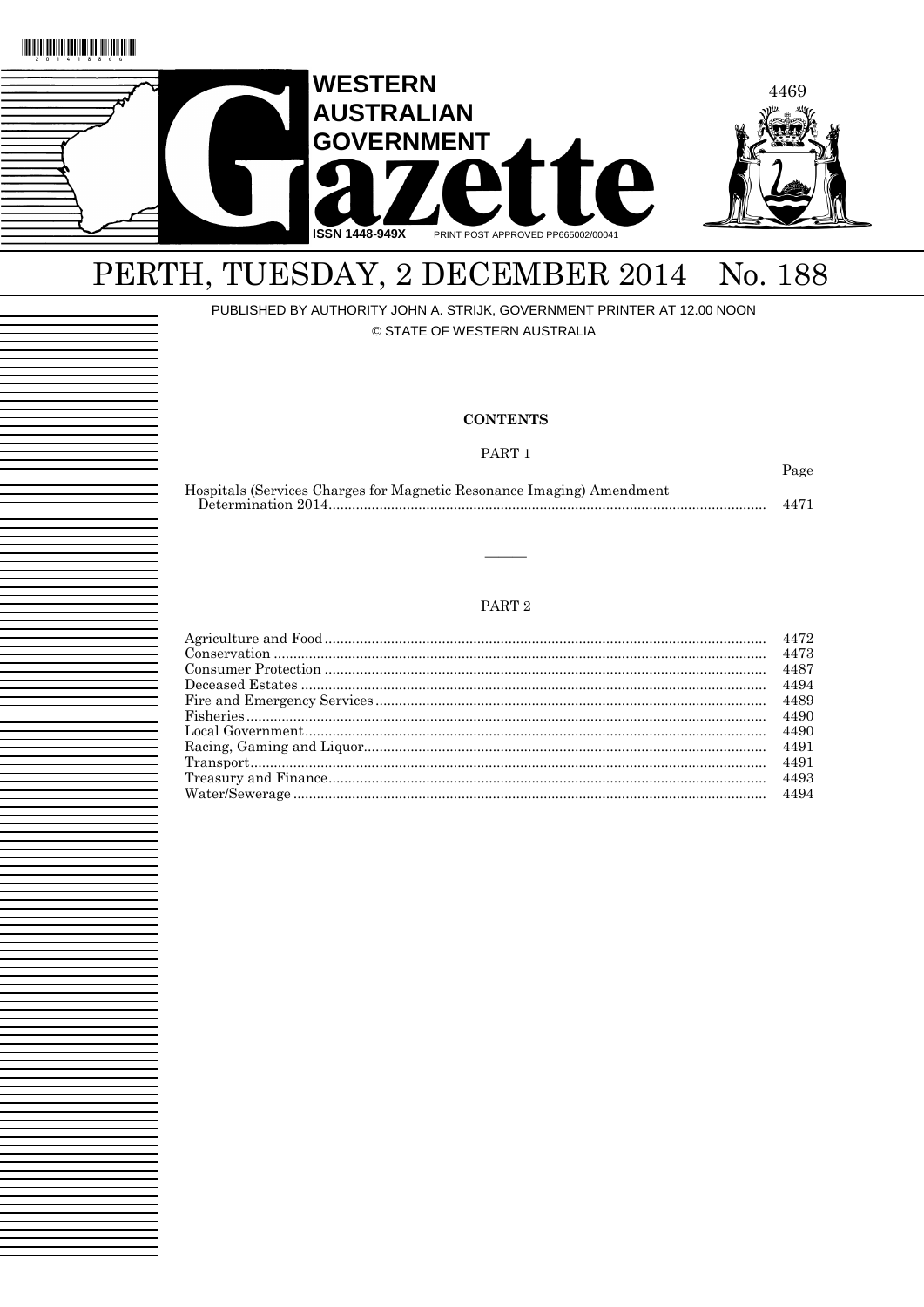### **IMPORTANT COPYRIGHT NOTICE**

© State of Western Australia

This work is copyright. Apart from any use as permitted under the *Copyright Act 1968*, no part may be reproduced by any process without written permission from the Attorney General for Western Australia. Inquiries in the first instance should be directed to the Government Printer, State Law Publisher, 10 William St, Perth 6000.

### **PUBLISHING DETAILS**

The Western Australian *Government Gazette* is published by State Law Publisher for the State of Western Australia on Tuesday and Friday of each week unless disrupted by Public Holidays or unforeseen circumstances.

Special *Government Gazettes* containing notices of an urgent or particular nature are published periodically.

The following guidelines should be followed to ensure publication in the *Government Gazette*.

- Material submitted to the Executive Council prior to gazettal will require a copy of the signed Executive Council Minute Paper and in some cases the Parliamentary Counsel's Certificate.
- Copy must be lodged with the Sales and Editorial Section, State Law Publisher no later than 12 noon on Wednesday (Friday edition) or 12 noon on Friday (Tuesday edition).

Delivery address: State Law Publisher Basement Level,

10 William St. Perth, 6000

Telephone: 6552 6000 Fax: 9321 7536

- Inquiries regarding publication of notices can be directed to the Publications Officer on (08) 6552 6012.
- Lengthy or complicated notices should be forwarded early to allow for preparation. Failure to observe this request could result in the notice being held over.

If it is necessary through isolation or urgency to fax copy, confirmation is not required by post. *If original copy is forwarded later and published, the cost will be borne by the advertiser.*



### **GOVERNMENT GAZETTE**

### **PUBLISHING DETAILS FOR CHRISTMAS 2014 AND NEW YEAR HOLIDAY PERIOD 2015**

—————

**Publishing Dates Closing Dates and Times and times for copy**

Tuesday, 6 January 2015 at 12 noon Friday, 2 January 2015 at 12 noon

Tuesday, 23 December 2014 at 12 noon Friday, 19 December 2014 at 12 noon Tuesday, 30 December 2014 at 12 noon Wednesday, 24 December 2014 at 12 noon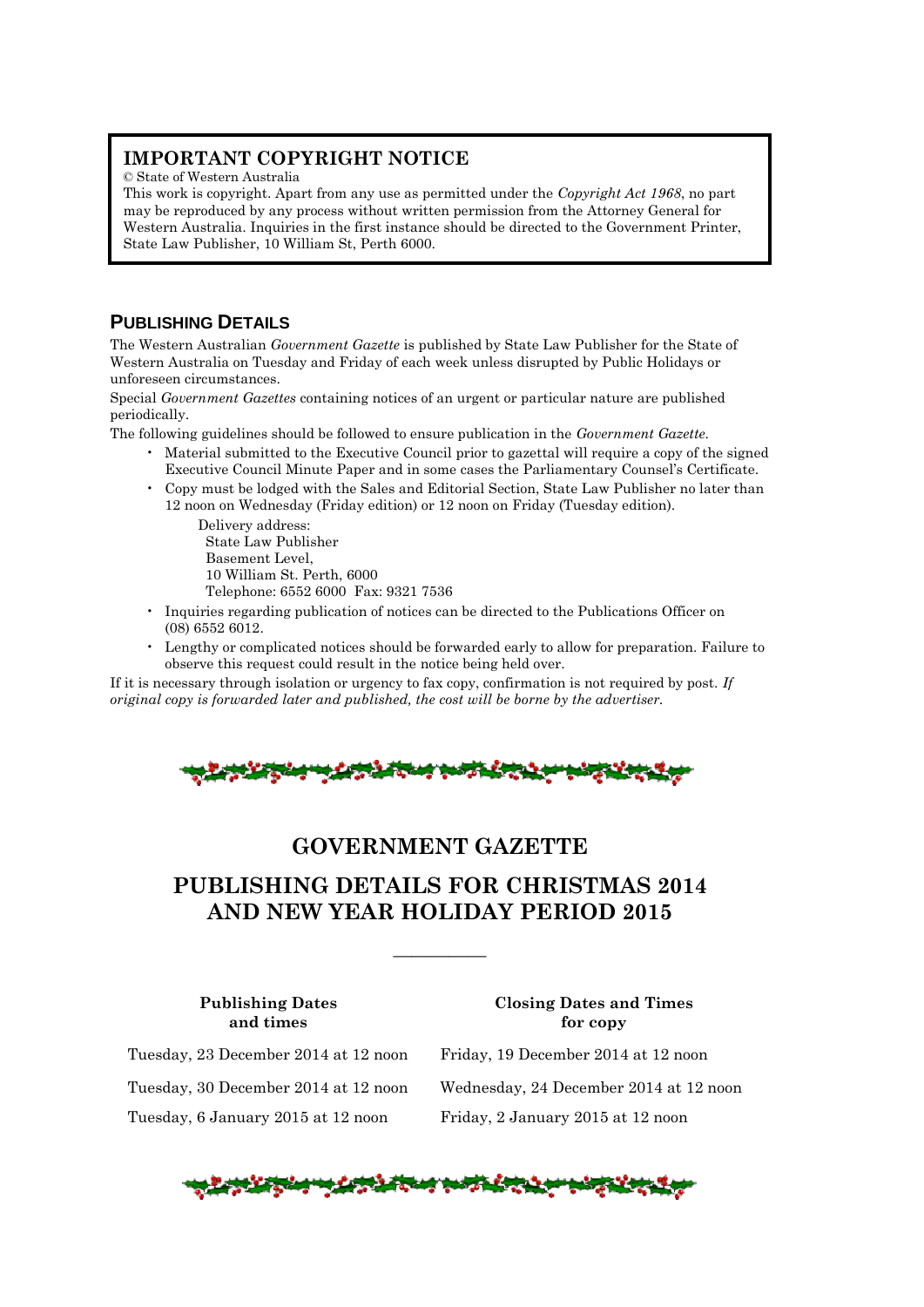## **— PART 1 —**

### **HEALTH**

**HE301\***

Hospitals and Health Services Act 1927 Hospitals (Services Charges) Regulations 1984

## **Hospitals (Services Charges for Magnetic Resonance Imaging) Amendment Determination 2014**

Made by the Minister for Health.

### **1. Citation**

This determination is the *Hospitals (Services Charges for Magnetic Resonance Imaging) Amendment Determination 2014*.

### **2. Commencement**

This determination comes into operation as follows —

- (a) clauses 1 and  $2$  on the day on which this determination is published in the *Gazette*;
- (b) the rest of the determination on the day after that day.

### **3. Determination amended**

This determination amends the *Hospitals (Services Charges for Magnetic Resonance Imaging) Determination 2004*.

### **4. Clause 3 amended**

- (1) Before clause 3(a) insert:
	- (aa) Fiona Stanley Hospital; or
	- (ab) Fremantle Hospital; or
- (2) After clause 3(a) insert:

or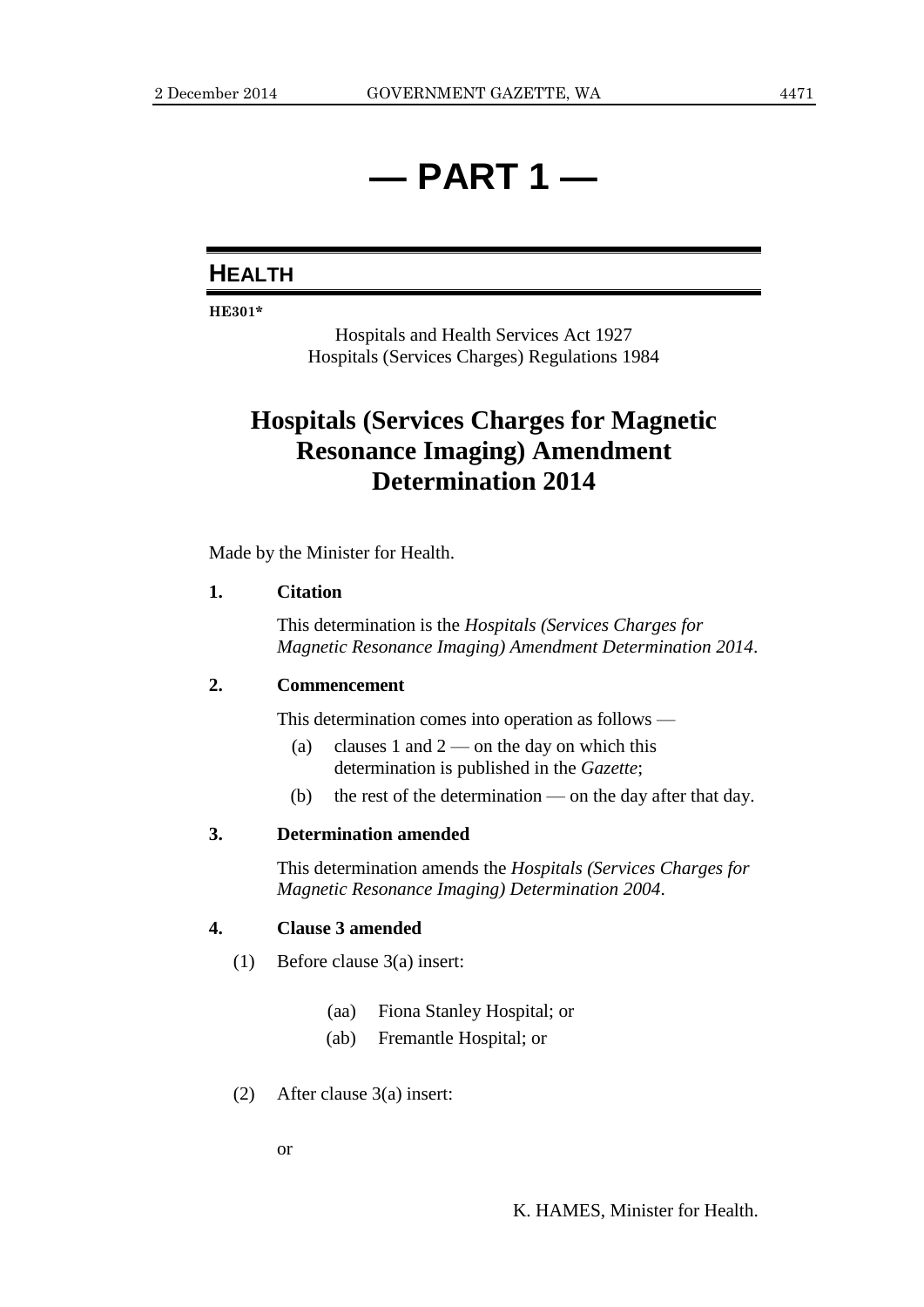## **— PART 2 —**

### **AGRICULTURE AND FOOD**

### **AG401\***

### **BIOSECURITY AND AGRICULTURE MANAGEMENT ACT 2007 BIOSECURITY AND AGRICULTURE MANAGEMENT REGULATIONS 2013** BIOSECURITY AND AGRICULTURE MANAGEMENT (DECLARED PESTS) DECLARATION (NO. 2) 2014

Made by the Minister under section 22 of the Act and regulation 7 of the Regulations.

#### **1. Citation**

This declaration is the *Biosecurity and Agriculture Management (Declared Pests) Declaration (No. 2) 2014*.

### **2. Declared Pests**

(1) An organism listed in column 2 of the Table below is declared under section 22(2) of the Act to be a declared pest for whole of the State.

(2) An organism listed in column 2 of the Table is assigned the control category 3 (C3)—management and keeping category specified in column 3 under regulation 7 of the *Biosecurity and Agriculture Management Regulations 2013*.

(3) All previous declarations under the Act relating to the organisms in the Table are revoked.

Taxon ID Full Taxon Name Keeping category 73623 *Austrocylindropuntia cylindrica* (Juss ex. Lam.) Backeb. Restricted Austrocylindropuntia subulata (Muehlenpf.) Backeb. Restricted 115409 *Cylindropuntia fulgida (Engelm.)* F.M.Knuth Restricted *Cylindropuntia imbricata* (Haw.) F.M.Knuth Restricted - *Cylindropuntia kleiniae* (DC.) F.M.Knuth Restricted *Cylindropuntia rosea* (DC.) Backeb. Restricted 83936 *Cylindropuntia tunicata* (Lehm.) F.M.Knuth Restricted 100429 *Opuntia elata* Salm-Dyck Restricted - *Opuntia elatior* Mill. Restricted 101054 *Opuntia engelmannii* Salm-Dyck ex Engelm. Restricted 130062 *Opuntia microdasys* (Lehm.) Pfeiff. Restricted 120699 *Opuntia monacantha* Haw. Restricted *Opuntia polyacantha* Haw. Restricted *Opuntia puberula* Hort. Vindob. ex Pfeiff. Restricted 126953 *Opuntia stricta* (Haw.) Haw. Restricted *Opuntia tomentosa* Salm-Dyck Restricted 100430 *Opuntia ficus-indica* (L.) Mill. Exempt 107156 *Solanum elaeagnifolium* Cav. Restricted

————————————————————

**Table**

Date 24 November 2014.

Hon. KEN BASTON, MLC, Minister for Agriculture and Food.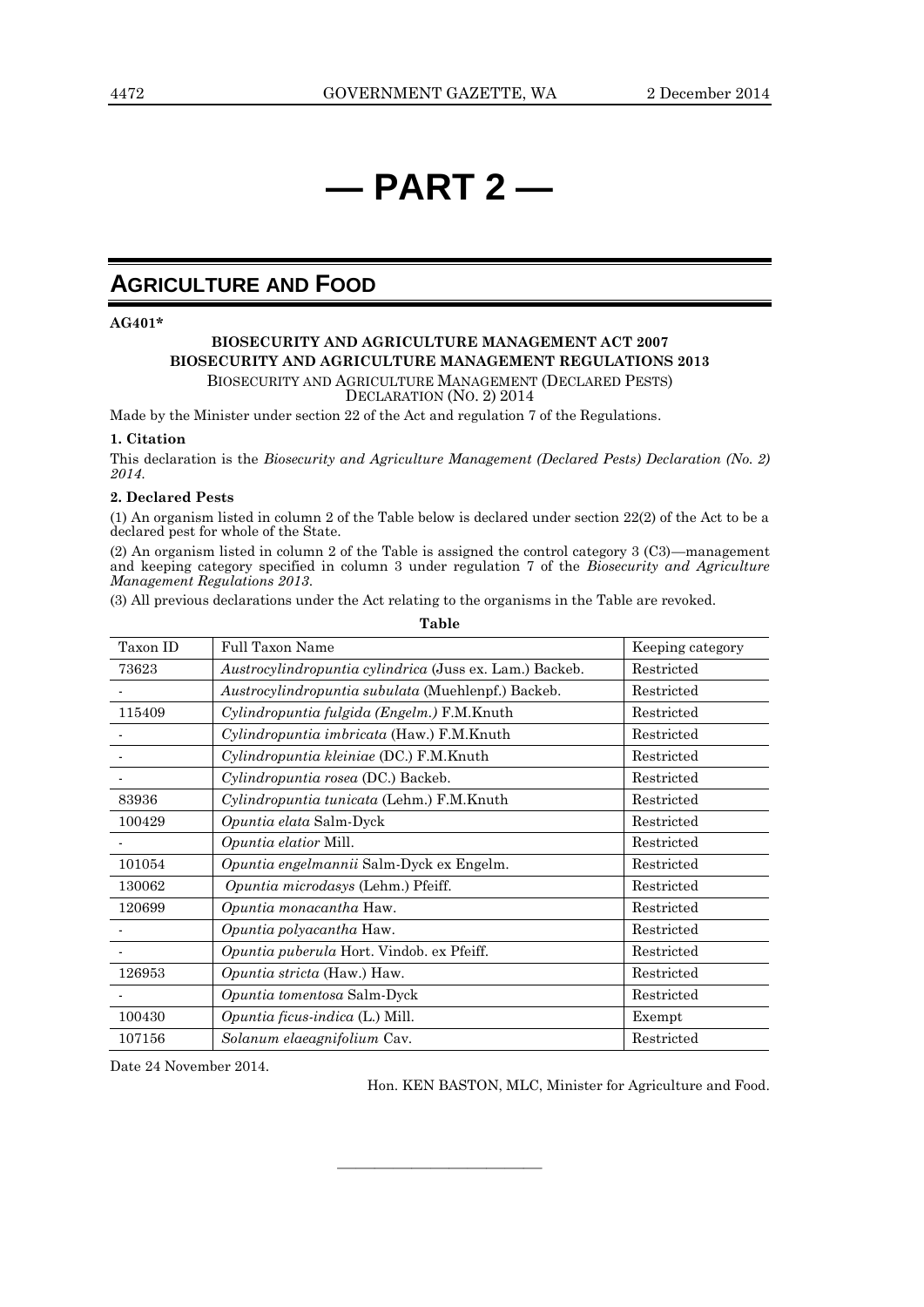### **AG402\***

### **BIOSECURITY AND AGRICULTURE MANAGEMENT ACT 2007 BIOSECURITY AND AGRICULTURE MANAGEMENT REGULATIONS 2013** BIOSECURITY AND AGRICULTURE MANAGEMENT (PROHIBITED ORGANISMS)

DECLARATION (NO. 4) 2014

Made by the Minister under section 12 of the Act and regulation 8 of the Regulations.

#### **1. Citation**

This declaration is the *Biosecurity and Agriculture Management (Prohibited Organisms) Declaration (No. 4) 2014*.

#### **2. Prohibited Organisms**

(1) An organism listed in the Table is declared under section 12(1) of the Act to be a prohibited organism for whole of the State.

(2) Under section 22(1) of the Act a prohibited organism is a declared pest for the whole of the state.

(3) An organism listed in the Table is assigned the control category 1 (C1)—exclusion and keeping category of 'prohibited keeping' under regulation 8 of the *Biosecurity and Agriculture Management Regulations 2013*.

(4) All previous declarations under the Act relating to the organisms specified in the table are revoked. **Table**

| TUNIO                                                |
|------------------------------------------------------|
| <b>Full Taxon Name</b>                               |
| <i>Cylindropuntia leptocaulis</i> (DC.) F.M. Knuth   |
| <i>Cylindropuntia prolifera</i> (Engelm.) F.M. Knuth |
| Cylindropuntia spinosior (Engelm.) F.M.Knuth         |
| Opuntia aurantiaca Lindl.                            |
| <i>Opuntia humifusa</i> (Raf.) Raf.                  |
| Opuntia leucotricha DC.                              |
| <i>Opuntia robusta</i> H.L.Wendl. ex Pfeiff.         |
| Opuntia schickendantzii F.A.C.Weber                  |
| Opuntia streptacantha Lem.                           |
| <i>Opuntia sulphurea</i> Gillies ex Salm-Dyck        |
|                                                      |

Date 24 November 2014.

Hon. KEN BASTON, MLC, Minister for Agriculture and Food.

### **CONSERVATION**

### **CO401\***

### **WILDLIFE CONSERVATION ACT 1950**

WILDLIFE CONSERVATION (SPECIALLY PROTECTED FAUNA) NOTICE 2014 Made by the Minister for the Environment under section 14(4) of the Act.

#### **1. Citation**

This notice may be cited as the *Wildlife Conservation (Specially Protected Fauna) Notice 2014*.

### **2. Interpretation**

#### In this notice—

**"taxon"** includes any taxon that is described by a family name or a genus name or any other name or description.

Note: The plural form of "taxon" is "taxa".

### **3. Declaration of specially protected fauna**

For the purposes of the Act, all taxa of the fauna—

- (a) specified in Schedule 1, being fauna that is rare or likely to become extinct, are declared to be fauna that is in need of special protection;
- (b) specified in Schedule 2, being fauna that is presumed to be extinct, are declared to be fauna that is in need of special protection;
- (c) specified in Schedule 3, being birds that are subject to an agreement between the government of Australia and the governments of Japan, China and the Republic of Korea relating to the protection of migratory birds, are declared to be fauna that is in need of special protection; and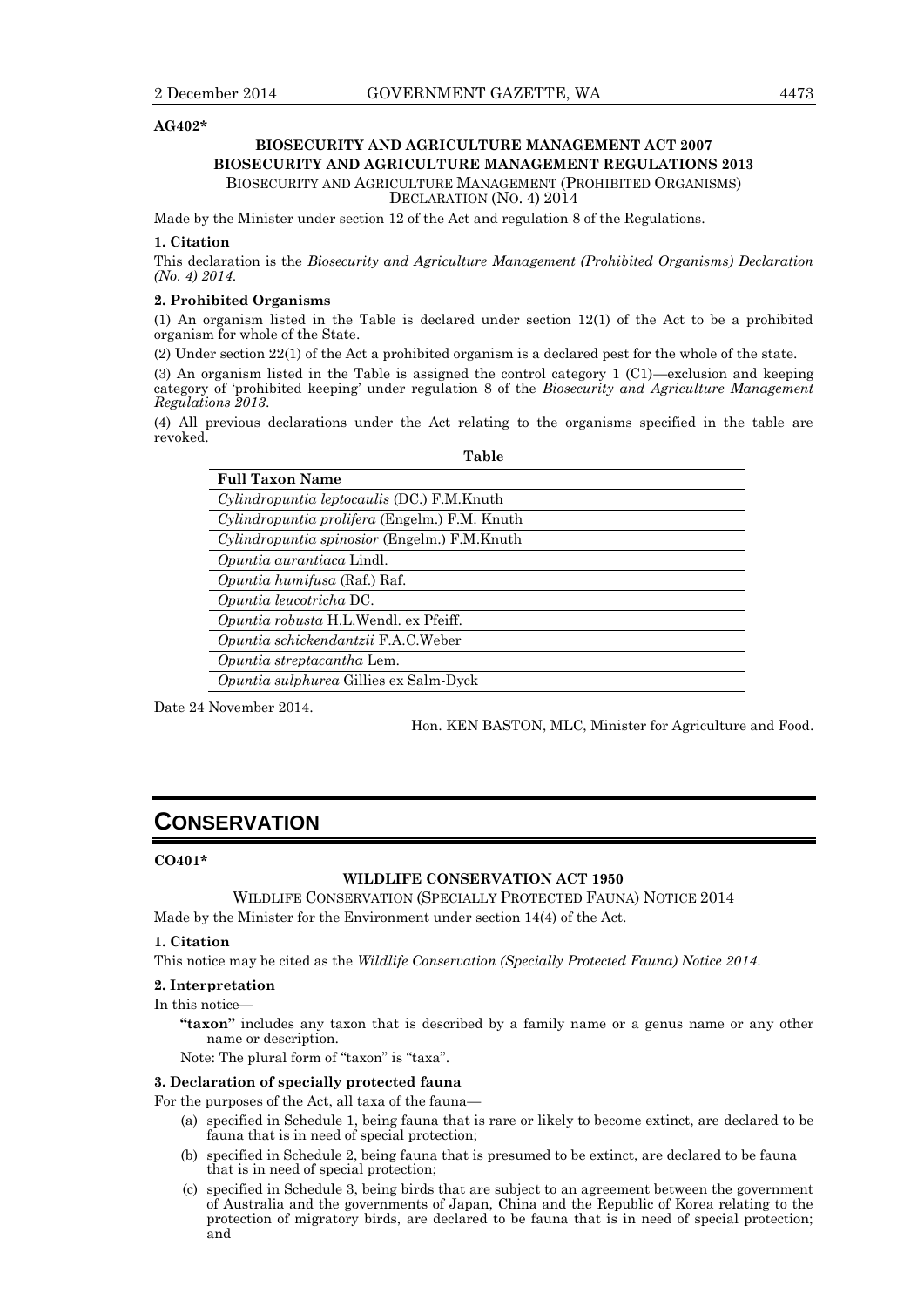(d) specified in Schedule 4, are declared to be fauna that is in need of special protection, otherwise than for the reasons mentioned in paragraphs (a), (b) and (c).

### **4. Revocation**

The *Wildlife Conservation (Specially Protected Fauna) Notice 2013* is revoked.

### **Schedule 1—Fauna that is rare or is likely to become extinct**

[cl. 3(a)]

|     | $\lfloor ct. \theta(a) \rfloor$<br><b>Division 1-Mammals</b> |                                                         |  |
|-----|--------------------------------------------------------------|---------------------------------------------------------|--|
|     | <b>Scientific Name</b>                                       | Common name                                             |  |
| 1.  | Balaenoptera borealis                                        | Sei Whale                                               |  |
| 2.  | Balaenoptera musculus                                        | <b>Blue Whale</b>                                       |  |
| 3.  | Balaenoptera physalus                                        | Fin Whale                                               |  |
| 4.  | Bettongia lesueur lesueur                                    | Burrowing Bettong or Boodie (Shark Bay islands)         |  |
| 5.  | Bettongia lesueur ssp. (WAM M10733)                          | Burrowing Bettong or Boodie (Barrow Island)             |  |
| 6.  | Bettongia penicillata ogilbyi                                | Brush-tailed bettong or Woylie                          |  |
| 7.  | Conilurus penicillatus penicillatus                          | Pakooma or Brush-tailed Rabbit-rat                      |  |
| 8.  | Dasycercus cristicauda                                       | Mulgara or Minyi-minyi                                  |  |
| 9.  | Dasyurus geoffroii                                           | Chuditch or Western Quoll                               |  |
| 10. | Dasyurus hallucatus                                          | Northern Quoll                                          |  |
| 11. | Eubalaena australis                                          | Southern Right Whale                                    |  |
| 12. | Isoodon auratus auratus                                      | Golden Bandicoot or Wintarru (mainland)                 |  |
| 13. | Isoodon auratus barrowensis                                  | Barrow Island Golden Bandicoot                          |  |
| 14. | Lagorchestes conspicillatus                                  | Barrow Island Spectacled Hare-wallaby                   |  |
|     | conspicillatus                                               |                                                         |  |
| 15. | Lagorchestes hirsutus bernieri                               | Bernier and Dorre Island Rufous Hare-wallaby or<br>Mala |  |
| 16. | Lagorchestes hirsutus ssp. (NTM<br>U2430)                    | Rufous Hare-wallaby or Mala (Tanami Desert)             |  |
| 17. | Lagostrophus fasciatus fasciatus                             | Banded Hare-wallaby or Mernine                          |  |
| 18. | Leporillus conditor                                          | Greater Stick-nest Rat or Wopilkara                     |  |
| 19. | Macropus robustus isabellinus                                | Barrow Island Euro                                      |  |
| 20. | Macrotis lagotis                                             | Dalgyte or Bilby or Ninu                                |  |
| 21. | Mesembriomys gouldii gouldii                                 | Djintamoonga or Black-footed Tree-rat                   |  |
| 22. | Mesembriomys macrurus                                        | Golden-backed Tree-rat                                  |  |
| 23. | Megaptera novaeangliae                                       | Humpback Whale                                          |  |
| 24. | Myrmecobius fasciatus                                        | Numbat or Walpurti                                      |  |
| 25. | Notoryctes caurinus                                          | Kakarratul or Northern Marsupial Mole                   |  |
| 26. | Notoryctes typhlops                                          | Itjaritjari or Southern Marsupial Mole                  |  |
| 27. | Parantechinus apicalis                                       | Dibbler                                                 |  |
| 28. | Perameles bougainville bougainville                          | Western Barred Bandicoot or Marl                        |  |
| 29. | Petrogale lateralis hacketti                                 | Recherche Rock-wallaby                                  |  |
| 30. | Petrogale lateralis lateralis                                | Black-footed Rock-wallaby or Warru                      |  |
| 31. | Petrogale lateralis ssp. (ANWC<br>CM15314)                   | McDonnell Range Rock-wallaby                            |  |
| 32. | Petrogale lateralis ssp. (WAM M15135)                        | West Kimberley Rock-wallaby                             |  |
| 33. | Phascogale calura                                            | Red-tailed Phascogale or Keengoor                       |  |
| 34. | Phascogale tapoatafa ssp. (WAM M434)                         | Brush-tailed Phascogale                                 |  |
| 35. | Potorous gilbertii                                           | Gilbert's Potoroo                                       |  |
| 36. | Pseudocheirus occidentalis                                   | Western Ringtail Possum or Nguara                       |  |
| 37. | Pseudomys australis                                          | Plains Rat or Palyoora                                  |  |
| 38. | Pseudomys fieldi                                             | Shark Bay Mouse or Djoongari                            |  |
| 39. | Pseudomys shortridgei                                        | Heath Rat or Dayang                                     |  |
| 40. | Rhinonicteris aurantia                                       | Orange Leaf-nosed Bat                                   |  |
| 41. | Setonix brachyurus                                           | Quokka                                                  |  |
| 42. | Sminthopsis butleri                                          | Butler's Dunnart                                        |  |
| 43. | Sminthopsis psammophila                                      | Sandhill Dunnart                                        |  |
| 44. | Zyzomys pedunculatus                                         | Central Rock-rat or Antina                              |  |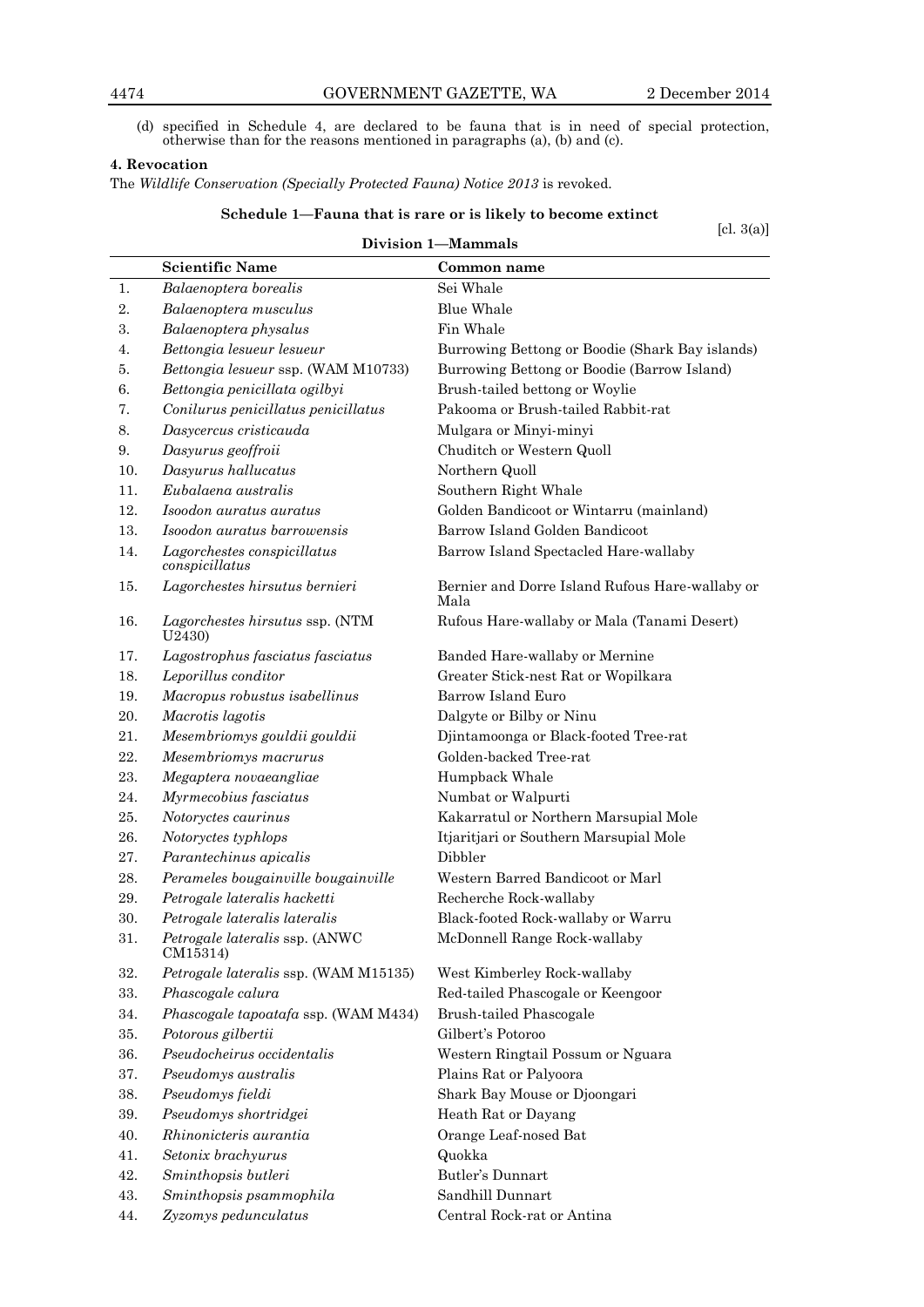### **Division 2—Birds**

|            | Scientific name                                           | Common name                                                     |
|------------|-----------------------------------------------------------|-----------------------------------------------------------------|
| 45.        | Anous tenuirostris melanops                               | Lesser Noddy                                                    |
| 46.        | Atrichornis clamosus                                      | Noisy Scrub-bird or Tjimiluk                                    |
| 47.        | Botaurus poiciloptilus                                    | Australasian Bittern                                            |
| 48.        | Calamanthus campestris dorrie                             | Dorre Island Rufous Fieldwren                                   |
| 49.        | Calamanthus campestris hartogi                            | Dirk Hartog Island Rufous Fieldwren                             |
| 50.        | Calidris canutus piersmai                                 | Red Knot (New Siberian Islands)                                 |
| 51.        | Calidris canutus rogersi                                  | Red Knot (north-eastern Siberia)                                |
| 52.        | Calidris ferruginea                                       | Curlew Sandpiper                                                |
| 53.        | Calidris tenuirostris                                     | Great Knot                                                      |
| 54.        | Calyptorhynchus banksii naso                              | Forest Red-tailed Black Cockatoo                                |
| 55.        | Calyptorhynchus baudinii                                  | Baudin's Cockatoo                                               |
| 56.        | Calyptorhynchus latirostris                               | Carnaby's Cockatoo                                              |
| 57.        | Catharacta lonnbergi lonnbergi                            | Subantarctic Skua                                               |
| 58.        | Cereopsis novaehollandiae grisea                          | Recherche Cape Barren Goose                                     |
| 59.        | Charadrius leschenaultii leschenaultii                    | Greater Sand Plover (Mongolian)                                 |
| 60.        | Charadrius mongolus                                       | Lesser Sand Plover                                              |
| 61.        | Dasyornis longirostris                                    | Western Bristlebird                                             |
| 62.        | Diomedea amsterdamensis                                   | Amsterdam Albatross                                             |
| 63.        | Diomedea dabbenena                                        | <b>Tristan Albatross</b>                                        |
| 64.        | Diomedea epomophora                                       | Southern Royal Albatross                                        |
| 65.        | Diomedea exulans                                          | <b>Wandering Albatross</b>                                      |
| 66.        | Diomedea gibsoni                                          | Gibson's Albatross                                              |
| 67.        | Diomedea sanfordi                                         | Northern Royal Albatross                                        |
| 68.        | Erythrotriorchis radiatus                                 | Red Goshawk                                                     |
| 69.        | Falco hypoleucos                                          | Grey Falcon                                                     |
| 70.        | Geophaps smithii blaauwi                                  | Partridge Pigeon (western)                                      |
| 71.        | Leipoa ocellata                                           | Malleefowl                                                      |
| 72.        | Limosa lapponica baueri                                   | Bar-tailed Godwit (western Alaskan)                             |
| 73.        | Limosa lapponica menzbieri                                | Bar-tailed Godwit (northern Siberian)                           |
| 74.        | Malurus coronatus coronatus                               | Purple-crowned Fairy-wren (western)                             |
| 75.        | Malurus lamberti bernieri                                 | Shark Bay Variegated Fairy-wren                                 |
| 76.        | Malurus leucopterus edouardi                              | Barrow Island Black and White Fairy-wren                        |
| 77.        | Malurus leucopterus leucopterus                           | Dirk Hartog Island Black and White Fairy-wren                   |
| 78.        | Numenius madagascariensis                                 | Eastern Curlew                                                  |
| 79.        | Pezoporus flaviventris                                    | Western Ground Parrot                                           |
| 80.        | Pezoporus occidentalis                                    | Night Parrot                                                    |
| 81.        | Phoebetria fusca                                          | Sooty Albatross                                                 |
| 82.        | Procellaria aequinoctialis                                | White-chinned Petrel                                            |
| 83.        | Psophodes nigrogularis nigrogularis                       | Western Whipbird (Western Heath)                                |
| 84.        | Puffinus huttoni                                          | Hutton's Shearwater                                             |
| 85.        | Rostratula benghalensis australis<br>Sterna nereis nereis | Australian Painted Snipe                                        |
| 86.        |                                                           | Fairy Tern                                                      |
| 87.        | Stipiturus malachurus hartogi                             | Dirk Hartog Island Southern Emu-wren                            |
| 88.<br>89. | Thalassarche carteri<br>Thalassarche cauta                | Indian Yellow-nosed Albatross<br>Shy Albatross                  |
|            |                                                           |                                                                 |
| 90.<br>91. | Thalassarche chlororhynchos                               | <b>Atlantic Yellow-nosed Albatross</b><br>Grey-headed Albatross |
| 92.        | Thalassarche chrysostoma                                  |                                                                 |
| 93.        | Thalassarche impavida<br>Thalassarche melanophris         | Campbell Albatross<br><b>Black Browed Albatross</b>             |
| 94.        |                                                           |                                                                 |
|            |                                                           |                                                                 |
| 95.        | Thalassarche salvini<br>Thalassarche steadi               | Salvin's Albatross<br>White-capped Albatross                    |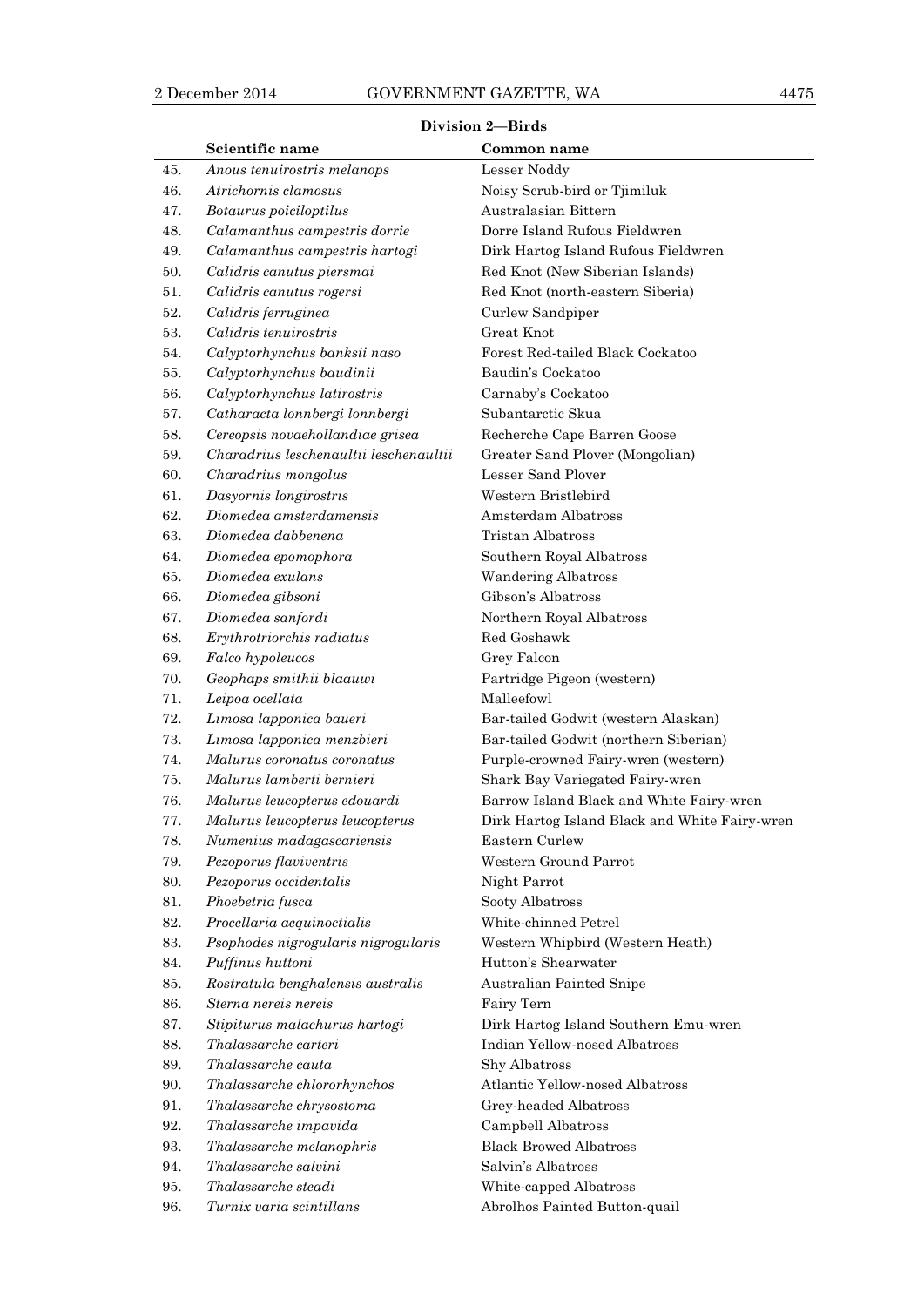|                  | nnvision o.<br>—перицез       |                                  |  |
|------------------|-------------------------------|----------------------------------|--|
|                  | Scientific name               | Common name                      |  |
| 97.              | Aprasia rostrata rostrata     | Hermite Island Worm Lizard       |  |
| 98.              | Aipysurus apraefrontalis      | Short-nosed Sea Snake            |  |
| 99.              | Aipysurus foliosquama         | Leaf-scaled Sea Snake            |  |
| 100.             | Caretta caretta               | Loggerhead Turtle                |  |
| 101.             | Chelonia mydas                | Green Turtle                     |  |
| 102.             | Ctenophorus yinnietharra      | Yinnietharra Rock-dragon         |  |
| 103.             | Ctenotus angusticeps          | Airlie Island Ctenotus           |  |
| 104.             | Ctenotus lancelini            | Lancelin Island Skink            |  |
| 105.             | Ctenotus zastictus            | Hamelin Ctenotus                 |  |
| 106.             | Cyclodomorphus branchialis    |                                  |  |
| 107.             | Dermochelys coriacea          | Leathery Turtle or Luth          |  |
| 108.             | Egernia stokesii aethiops     | Baudin Island Spiny-tailed Skink |  |
| 109.             | Egernia stokesii badia        | Western Spiny-tailed Skink       |  |
| 110.             | Eretmochelys imbricata        | Hawksbill Turtle                 |  |
| 111.             | Lepidochelys olivacea         | Olive Ridley Turtle              |  |
| 112.             | Lerista nevinae               |                                  |  |
| 113.             | Lerista praefrontalis         | <b>Buccaneer Burrowing Skink</b> |  |
| 114.             | Liasis olivaceus barroni      | Pilbara Olive Python             |  |
| 115.             | Liopholis kintorei            | Giant Desert Skink               |  |
| 116.             | Liopholis pulchra longicauda  |                                  |  |
| 117.             | Natator depressus             | <b>Flatback Turtle</b>           |  |
| 118.             | Pogona minor minima           |                                  |  |
| 119.             | Pseudemydura umbrina          | Western Swamp Tortoise           |  |
| 120.             | Pseudonaja affinis exilis     | Rottnest Island Dugite           |  |
| 121.             | Pseudonaja affinis tanneri    | Pygmy Dugite                     |  |
| 122.             | Tiliqua rugosa konowi         | Rottnest Island Bobtail          |  |
| Division 4-Frogs |                               |                                  |  |
|                  |                               |                                  |  |
|                  |                               |                                  |  |
|                  | Scientific name               | Common name                      |  |
| 123.             | Geocrinia alba                | White-bellied Frog               |  |
| 124.             | Geocrinia vitellina           | Orange-bellied Frog              |  |
| 125.             | Spicospina flammocaerulea     | Sunset Frog                      |  |
|                  |                               | Division 5-Fish                  |  |
|                  | Scientific name               | Common name                      |  |
| 126.             | Carcharias taurus             | Grey Nurse Shark                 |  |
| 127.             | Carcharodon carcharias        | Great White Shark                |  |
| 128.             | Galaxias truttaceus hesperius | Western Trout Minnow             |  |
| 129.             | Galaxiella munda              | Mud Minnow                       |  |
| 130.             | Milyeringa justitia           | Barrow Cave Gudgeon              |  |
| 131.             | Milyeringa veritas            | <b>Blind Gudgeon</b>             |  |
| 132.             | Nannatherina balstoni         | Balston's Pygmy Perch            |  |
| 133.             | Ophisternon candidum          | <b>Blind Cave Eel</b>            |  |
| 134.             | Pristis zijsron               | Green Sawfish                    |  |
|                  |                               | <b>Division 6-Molluscs</b>       |  |
|                  | Scientific name               | Common name                      |  |
| 135.             | Amplirhagada astuta           |                                  |  |
| 136.             | Austroassiminea letha         | Cape Leeuwin Freshwater Snail    |  |
| 137.             | Carinotrachia carsoniana      |                                  |  |
| 138.             | Cristilabrum bubulum          |                                  |  |
| 139.             | Cristilabrum buryillum        |                                  |  |
| 140.             | Cristilabrum grossum          |                                  |  |
| 141.             | Cristilabrum isolatum         |                                  |  |

### **Division 3—Reptiles**

143. *Cristilabrum primum* 144. *Cristilabrum rectum*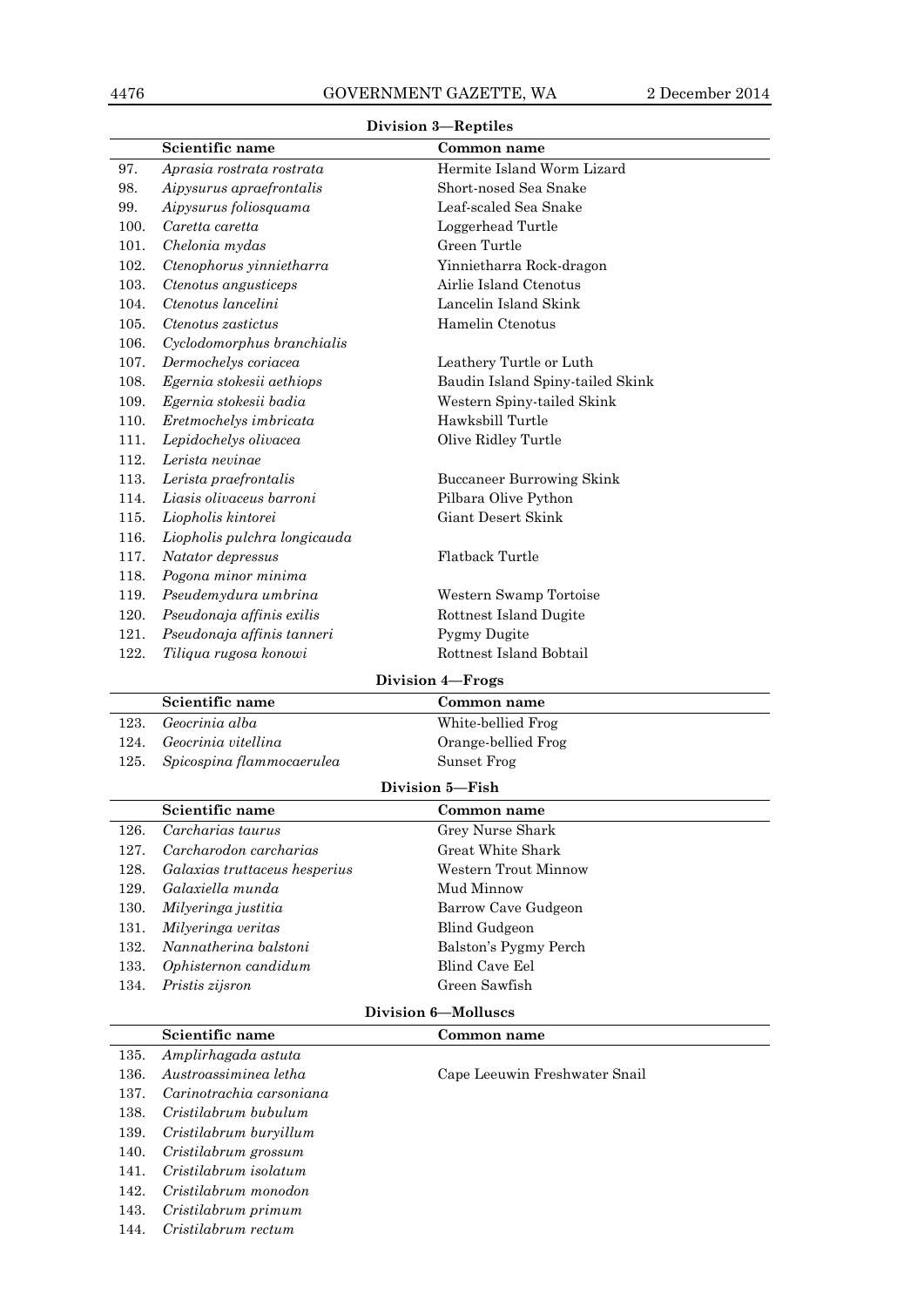|      | Scientific name                               | Common name                   |
|------|-----------------------------------------------|-------------------------------|
| 145. | Cristilabrum simplex                          |                               |
| 146. | Cristilabrum solitudum                        |                               |
| 147. | Cristilabrum spectaculum                      |                               |
| 148. | Mouldingia occidentalis                       |                               |
| 149. | Mouldingia orientalis                         |                               |
| 150. | Ningbingia australis australis                |                               |
| 151. | Ningbingia australis elongata                 |                               |
| 152. | Ningbingia bulla                              |                               |
| 153. | Ningbingia dentiens                           |                               |
| 154. | Ningbingia laurina                            |                               |
| 155. | Ningbingia octava                             |                               |
| 156. | Ningbingia res                                |                               |
| 157. | Ordtrachia elegans                            |                               |
| 158. | Turgenitubulus christenseni                   |                               |
| 159. | Turgenitubulus costus                         |                               |
| 160. | Turgenitubulus depressus                      |                               |
| 161. | Turgenitubulus foramenus                      |                               |
| 162. | Turgenitubulus opiranus                       |                               |
| 163. | Turgenitubulus pagodula                       |                               |
| 164. | Turgenitubulus tanmurrana                     |                               |
| 165. | Undescribed Rhytidid species (WAM<br>2295-69) | Stirling Range Rhytidid Snail |
| 166. | Westraltrachia alterna                        |                               |
| 167. | Westraltrachia inopinata                      |                               |
| 168. | Westraltrachia turbinata                      |                               |
| 169. | Westralunio carteri                           | Carter's Freshwater Mussel    |

### **Division 7—Arachnids**

|      | Scientific name                              | Common name                     |
|------|----------------------------------------------|---------------------------------|
| 170. | Bamazomus subsolanus                         | Eastern Cape Range Bamazomus    |
| 171. | Bamazomus vespertinus                        | Western Cape Range Bamazomus    |
| 172. | Draculoides bramstokeri                      | Barrow Island Draculoides       |
| 173. | Draculoides brooksi                          | Northern Cape Range Draculoides |
| 174. | Draculoides julianneae                       | Western Cape Range Draculoides  |
| 175. | Draculoides mesozeirus                       | Middle Robe Draculoides         |
| 176. | Idiosoma nigrum                              | Shield-backed Trapdoor Spider   |
| 177. | Indohya damocles                             | Cameron's Cave Pseudoscorpion   |
| 178. | Kwonkan eboracum                             | Yorkrakine Trapdoor Spider      |
| 179. | Moggridgea sp. (BY Main 1990/24, 25)         | Stirling Range Trapdoor Spider  |
| 180. | Moggridgea tingle                            | Tingle Trapdoor Spider          |
| 181. | Paradraculoides anachoretus                  | Mesa A Paradraculoides          |
| 182. | Paradraculoides bythius                      | Mesa B/C Paradraculoides        |
| 183. | Paradraculoides gnophicola                   | Mesa G Paradraculoides          |
| 184. | Paradraculoides kryptus                      | Mesa K Paradraculoides          |
| 185. | Tartarus mullamullangensis                   | Mullamullalang Cave Spider      |
| 186. | Tartarus murdochensis                        | Murdoch Sink Cave spider        |
| 187. | Tartarus nurinensis                          | Nurina Cave Spider              |
| 188. | Tartarus thampannensis                       | Thampanna Cave Spider           |
| 189. | <i>Teyl</i> sp. (BY Main 1953/2683, 1984/13) | Minnivale Trapdoor Spider       |
| 190. | Troglodiplura lowryi                         | Nullarbor Cave Trapdoor Spider  |
| 191. | Zephyrarchaea barrettae                      | Talyuberlup Assassin Spider     |
| 192. | Zephyrarchaea mainae                         | Main's Assassin Spider          |
| 193. | Zephyrarchaea marki                          | Cape Le Grand Assassin Spider   |
| 194. | Zephyrarchaea melindae                       | Toolbrunup Assassin Spider      |
| 195. | Zephyrarchaea robinsi                        | Eastern massif Assassin Spider  |
|      |                                              |                                 |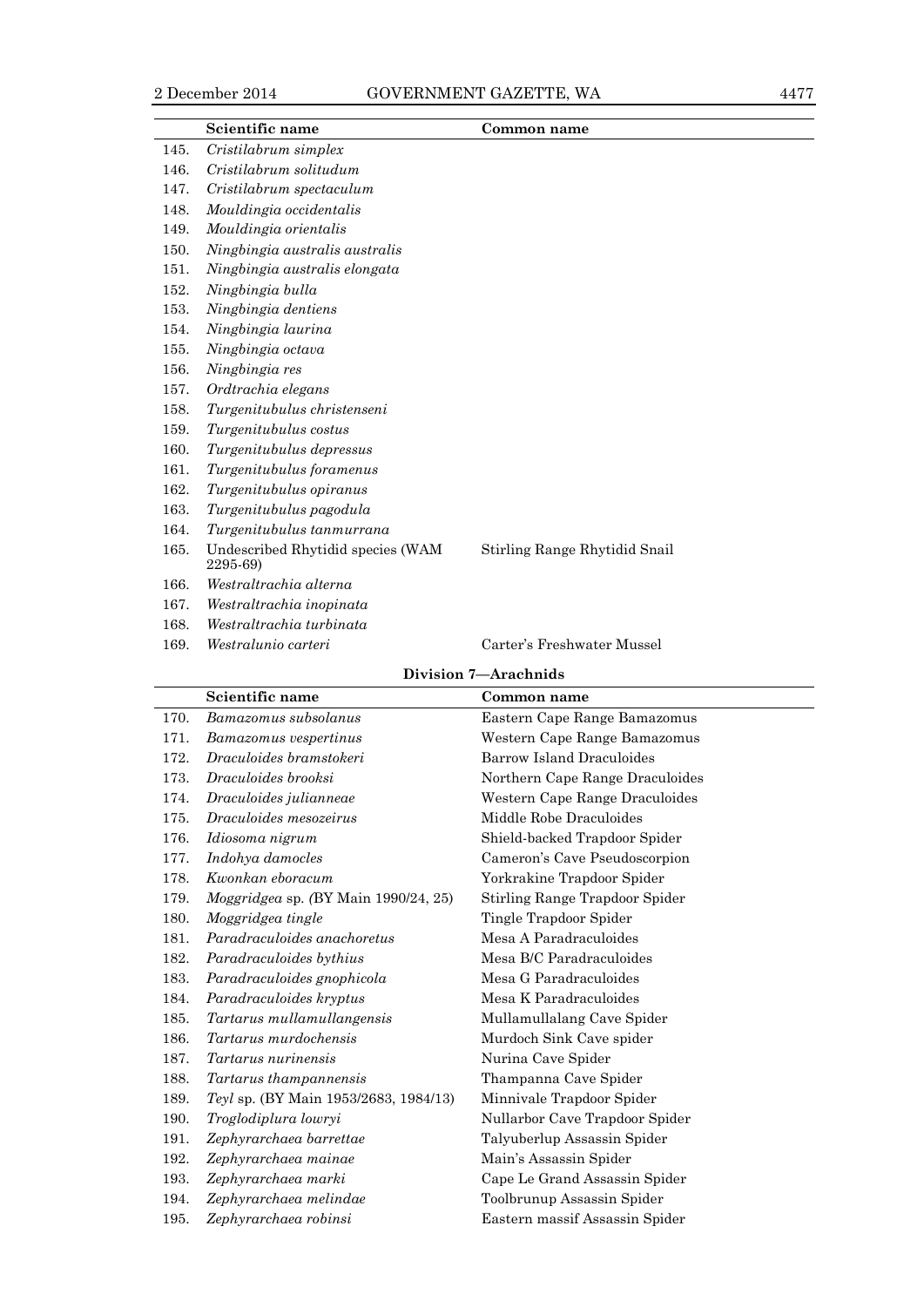|      | Scientific name               | Common name                       |
|------|-------------------------------|-----------------------------------|
| 196. | Abebaioscia troglodytes       | Pannikin Plain Cave Isopod        |
| 197. | Bogidomma australis           | Barrow Island Bogidomma           |
| 198. | Bunderia misophaga            |                                   |
| 199. | Cherax tenuimanus             | Margaret River Marron             |
| 200. | Engaewa pseudoreducta         | Margaret River Burrowing Crayfish |
| 201. | Engaewa reducta               | Dunsborough Burrowing Crayfish    |
| 202. | Engaewa walpolea              | Walpole Burrowing Crayfish        |
| 203. | Hurleya sp. (WAM $642-97$ )   | Crystal Cave Crangonyctoid        |
| 204. | Kumonga exleyi                | Cape Range Remipede               |
| 205. | Liagoceradocus branchialis    | Cape Range Liagoceradocus         |
| 206. | Liagoceradocus subthalassicus | Barrow Island Liagoceradocus      |
| 207. | Nedsia fragilis               |                                   |
| 208. | Nedsia humphreysi             |                                   |
| 209. | Nedsia hurlberti              |                                   |
| 210. | Nedsia macrosculptilis        |                                   |
| 211. | Nedsia sculptilis             |                                   |
| 212. | Nedsia straskraba             |                                   |
| 213. | Nedsia urifimbriata           |                                   |
| 214. | Speleophria bunderae          |                                   |
| 215. | Stygiocaris lancifera         | Lance-Beaked Cave Shrimp          |
| 216. | Stygiocylopia australis       |                                   |
| 217. | Welesina kornickeri           |                                   |

### **Division 8—Crustaceans**

### **Division 9—Polychaetes**

### **Scientific name Common name** 218. *Prionospio thalanji* **Division 10—Millipedes Scientific name Common name** 219. *Atelomastix anancita* 220. *Atelomastix brennani*

| 220. | Atelomastix brennani       |                                   |
|------|----------------------------|-----------------------------------|
| 221. | Atelomastix culleni        |                                   |
| 222. | Atelomastix danksi         | Toolbrunup Atelomastix Millipede  |
| 223. | Atelomastix dendritica     | Recherche Atelomastix Millipede   |
| 224. | Atelomastix flavognatha    |                                   |
| 225. | Atelomastix grandis        |                                   |
| 226. | Atelomastix julianneae     |                                   |
| 227. | Atelomastix lengae         |                                   |
| 228. | Atelomastix longbottomi    |                                   |
| 229. | Atelomastix melindae       |                                   |
| 230. | Atelomastix poustiei       | Wedge Hill Atelomastix Millipede  |
| 231. | Atelomastix priona         |                                   |
| 232. | Atelomastix sarahae        |                                   |
| 233. | Atelomastix tigrina        | Striped Atelomastix Millipede     |
| 234. | Atelomastix tumula         | Bluff Knoll Atelomastix Millipede |
| 235. | Cynotelopus notabilis      | Western Australian Pill Millipede |
| 236. | Epicyliosoma sarahae       | Sarah's Pill Millipede            |
| 237. | Speleostrophus nesiotes    | Barrow Island Millipede           |
| 238. | Stygiochiropus isolatus    |                                   |
| 239. | Stygiochiropus peculiaris  | Cameron's Cave Millipede          |
| 240. | Stygiochiropus sympatricus |                                   |
|      |                            |                                   |

### **Division 11—Insects**

| <b>Scientific Name</b> | Common name            |
|------------------------|------------------------|
| 241. Acizzia mccarthyi | McCarthy's Plant-louse |
| 242. Acizzia veski     | Vesk's Plant-louse     |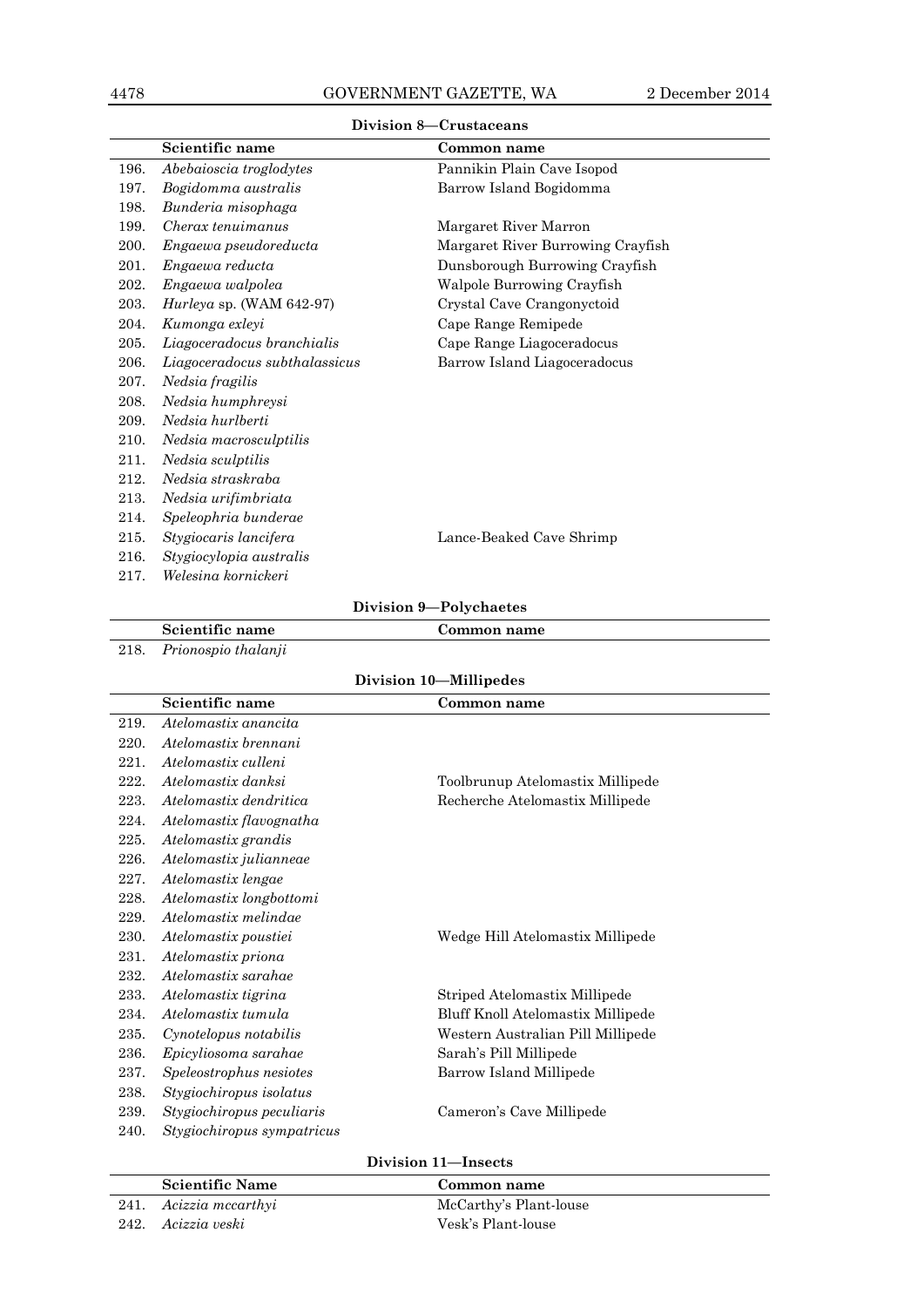|      | <b>Scientific Name</b>            | Common name                        |
|------|-----------------------------------|------------------------------------|
|      | 243. Leioproctus douglasiellus    |                                    |
| 244. | Neopasiphae simplicior            |                                    |
|      | 245. Ogyris subterrestris petrina | Arid Bronze Azure Butterfly        |
|      | 246. Pseudococcus markharveyi     | <i>Banksia montana</i> Mealybug    |
| 247. | Trioza barrettae                  | <i>Banksia brownii</i> Plant-louse |

**Schedule 2—Fauna presumed to be extinct Division 1—Mammals**

[cl. 3(b)]

|     | <b>Scientific Name</b> | Common name                           |
|-----|------------------------|---------------------------------------|
|     | Bettongia pusilla      | Dwarf Nullarbor Bettong               |
| 2.  | Chaeropus ecaudatus    | Pig-footed Bandicoot or Kantjilpa     |
| 3.  | Lagorchestes asomatus  | Central Hare-wallaby or Kuluwarri     |
| 4.  | Leporillus apicalis    | Lesser Stick-nest Rat                 |
| 5.  | Macrotis leucura       | Lesser Bilby or Tiunpi                |
| 6.  | Notomys amplus         | Short-tailed Hopping Mouse or Yoontoo |
| 7.  | Notomys longicaudatus  | Long-tailed Hopping-mouse             |
| 8.  | Notomys macrotis       | Big-eared Hopping-mouse               |
| 9.  | Onychogalea lunata     | Crescent Nailtail Wallaby or Tjawalpa |
| 10. | Perameles eremiana     | Desert Bandicoot or Walilya           |
| 11. | Potorous platyops      | Broad-faced Potoroo                   |
| 12. | Zaglossus bruijnii     | Western Long-beaked Echidna           |
|     |                        |                                       |

### **Division 2—Birds**

| Scientific name                | Common name        |  |
|--------------------------------|--------------------|--|
| Dasyornis broadbenti litoralis | Rufous Bristlebird |  |
| Rallus pectoralis clelandi     | Lewin's Rail       |  |
|                                |                    |  |

### **Division 3—Molluscs**

|     | Scientific name          | Common name |  |
|-----|--------------------------|-------------|--|
| 15. | Bothriembryon praecelsus |             |  |
| 16. | Bothriembryon whitleyi   |             |  |
| 17. | Helicarion castanea      |             |  |
| 18. | Occirhenea georgiana     |             |  |

### **Division 4—Insects**

| Scientific name          | Common name                |  |
|--------------------------|----------------------------|--|
| Hesperocolletes douglasi | a Short-tongued Native Bee |  |

### **Schedule 3—Migratory birds protected under an international agreement**

[cl. 3(c)]

|     | <b>Scientific Name</b>  | Common name                               |
|-----|-------------------------|-------------------------------------------|
| 1.  | Acrocephalus orientalis | Great Reed-Warbler, Oriental Reed-Warbler |
| 2.  | Actitis hypoleucos      | Common Sandpiper                          |
| 3.  | Anas clypeata           | Northern Shoveler                         |
| 4.  | Anas querquedula        | Garganey                                  |
| 5.  | Anous stolidus          | Common Noddy                              |
| 6.  | Apus pacificus          | Fork-tailed Swift                         |
| 7.  | Ardea ibis              | Cattle Egret                              |
| 8.  | Ardea modesta           | Great Egret, White Egret                  |
| 9.  | Ardenna carneipes       | Flesh-footed Shearwater                   |
| 10. | Ardenna grisea          | Sooty Shearwater                          |
| 11. | Ardenna tenuirostris    | Short-tailed Shearwater                   |
| 12. | Arenaria interpres      | Ruddy Turnstone                           |
| 13. | Calidris acuminata      | Sharp-tailed Sandpiper                    |
| 14. | Calidris alba           | Sanderling                                |
| 15. | Calidris alpina         | Dunlin                                    |
| 16. | Calidris bairdii        | Baird's Sandpiper                         |
| 17. | Calidris canutus        | Red Knot, Knot                            |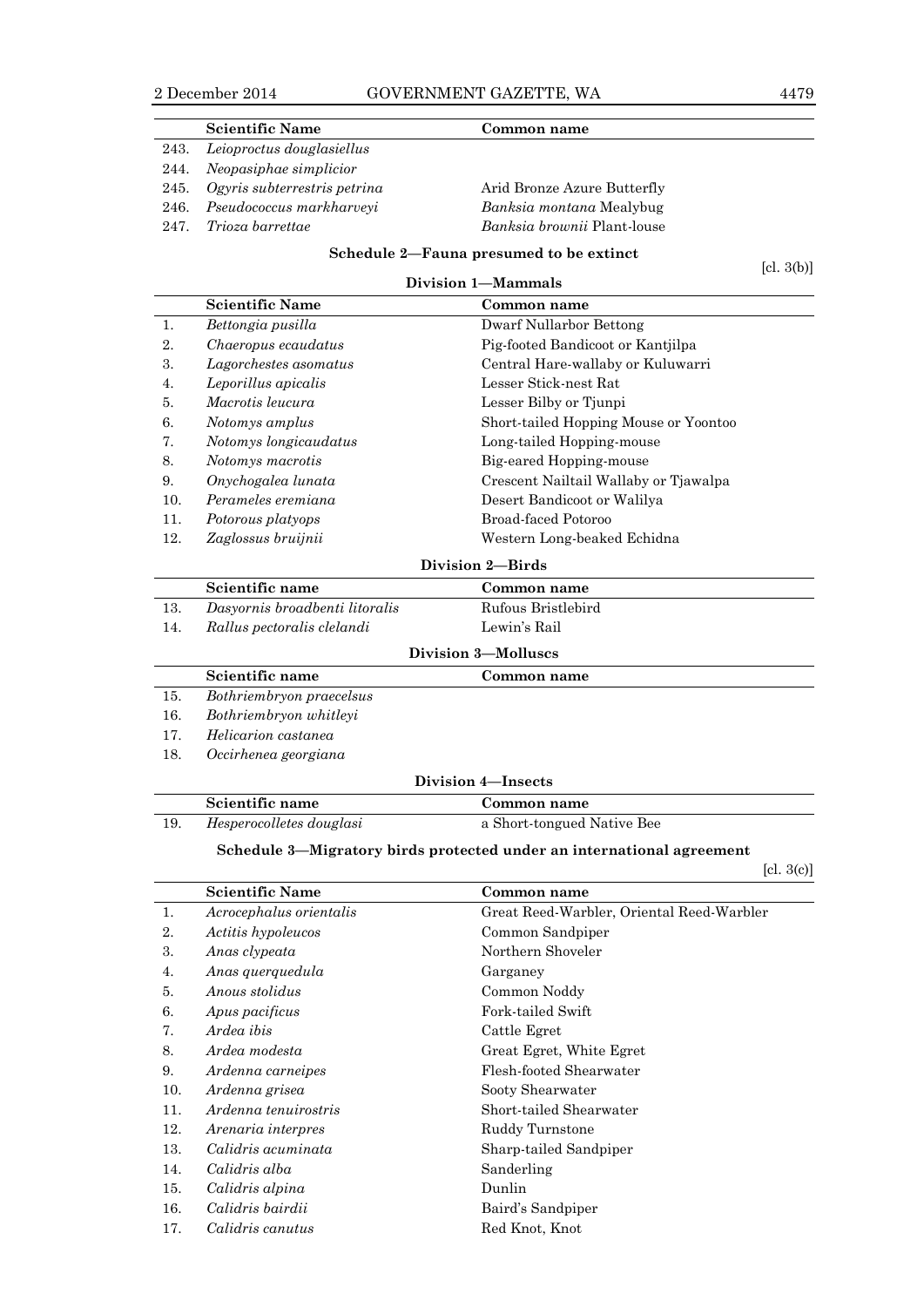### 4480 GOVERNMENT GAZETTE, WA 2 December 2014

|     | <b>Scientific Name</b>    | Common name                                           |  |
|-----|---------------------------|-------------------------------------------------------|--|
| 18. | Calidris ferruginea       | Curlew Sandpiper                                      |  |
| 19. | Calidris mauri            | Western Sandpiper                                     |  |
| 20. | Calidris melanotos        | Pectoral Sandpiper                                    |  |
| 21. | Calidris minuta           | Little Stint                                          |  |
| 22. | Calidris ruficollis       | Red-necked Stint                                      |  |
| 23. | Calidris subminuta        | Long-toed Stint                                       |  |
| 24. | Calidris tenuirostris     | <b>Great Knot</b>                                     |  |
| 25. | Calonectris leucomelas    | Streaked Shearwater                                   |  |
| 26. | Catharacta maccormicki    | South Polar Skua                                      |  |
| 27. | Charadrius asiaticus      | Caspian Plover                                        |  |
| 28. | Charadrius dubius         | Little Ringed Plover                                  |  |
| 29. | Charadrius hiaticula      | <b>Ringed Plover</b>                                  |  |
| 30. | Charadrius leschenaultii  | Greater Sand Plover, Large Sand Plover                |  |
| 31. | Charadrius mongolus       | Lesser Sand Plover                                    |  |
| 32. | Charadrius veredus        | Oriental Plover                                       |  |
| 33. | Chlidonias leucopterus    | White-winged Black Tern, White-winged Tern            |  |
| 34. | Chlidonias niger          | <b>Black Tern</b>                                     |  |
| 35. | Crex crex                 | Corncrake                                             |  |
| 36. | Cuculus saturatus         | Oriental Cuckoo                                       |  |
| 37. | Diomedea exulans          | <b>Wandering Albatross</b>                            |  |
| 38. | Egretta sacra             | Eastern Reef Egret                                    |  |
| 39. | Fregata andrewsi          | Christmas Island Frigatebird, Andrew's<br>Frigatebird |  |
| 40. | Fregata ariel             | Lesser Frigatebird                                    |  |
| 41. | Fregata minor             | Great Frigatebird                                     |  |
| 42. | Gallinago hardwickii      | Latham's Snipe, Japanese Snipe                        |  |
| 43. | Gallinago megala          | Swinhoe's Snipe                                       |  |
| 44. | Gallinago stenura         | Pin-tailed Snipe                                      |  |
| 45. | Glareola maldivarum       | Oriental Pratincole                                   |  |
| 46. | Grus antigone             | Sarus Crane                                           |  |
| 47. | Haliaeetus leucogaster    | White-bellied Sea-Eagle                               |  |
| 48. | Heteroscelus brevipes     | Grey-tailed Tattler                                   |  |
| 49. | Heteroscelus incanus      | Wandering Tattler                                     |  |
| 50. | Hirundapus caudacutus     | White-throated Needletail                             |  |
| 51. | Hirundo daurica           | Red-rumped Swallow                                    |  |
| 52. | Hirundo rustica           | <b>Barn Swallow</b>                                   |  |
| 53. | Hirundo striolata         | <b>Greater Striated Swallow</b>                       |  |
| 54. | Hydrophasianus chirurgus  | Pheasant-tailed Jacana                                |  |
| 55. | Ixobrychus sinensis       | Yellow Bittern                                        |  |
| 56. | Limicola falcinellus      | Broad-billed Sandpiper                                |  |
| 57. | Limnodromus semipalmatus  | Asian Dowitcher                                       |  |
| 58. | Limosa lapponica          | <b>Bar-tailed Godwit</b>                              |  |
| 59. | Limosa limosa             | <b>Black-tailed Godwit</b>                            |  |
| 60. | Merops ornatus            | Rainbow Bee-eater                                     |  |
| 61. | Motacilla alba            | White Wagtail                                         |  |
| 62. | Motacilla cinerea         | Grey Wagtail                                          |  |
| 63. | Motacilla citreola        | Citrine Wagtail                                       |  |
| 64. | Motacilla flava           | Yellow Wagtail                                        |  |
| 65. | Numenius arquata          | Eurasian Curlew                                       |  |
| 66. | Numenius madagascariensis | Eastern Curlew                                        |  |
| 67. | Numenius minutus          | Little Curlew, Little Whimbrel                        |  |
| 68. | Numenius phaeopus         | Whimbrel                                              |  |
| 69. | Oceanites oceanicus       | Wilson's Storm-Petrel                                 |  |
| 70. | Oceanodroma leucorhoa     | Leach's Storm-Petrel                                  |  |
| 71. | Onychoprion anaethetus    | <b>Bridled Tern</b>                                   |  |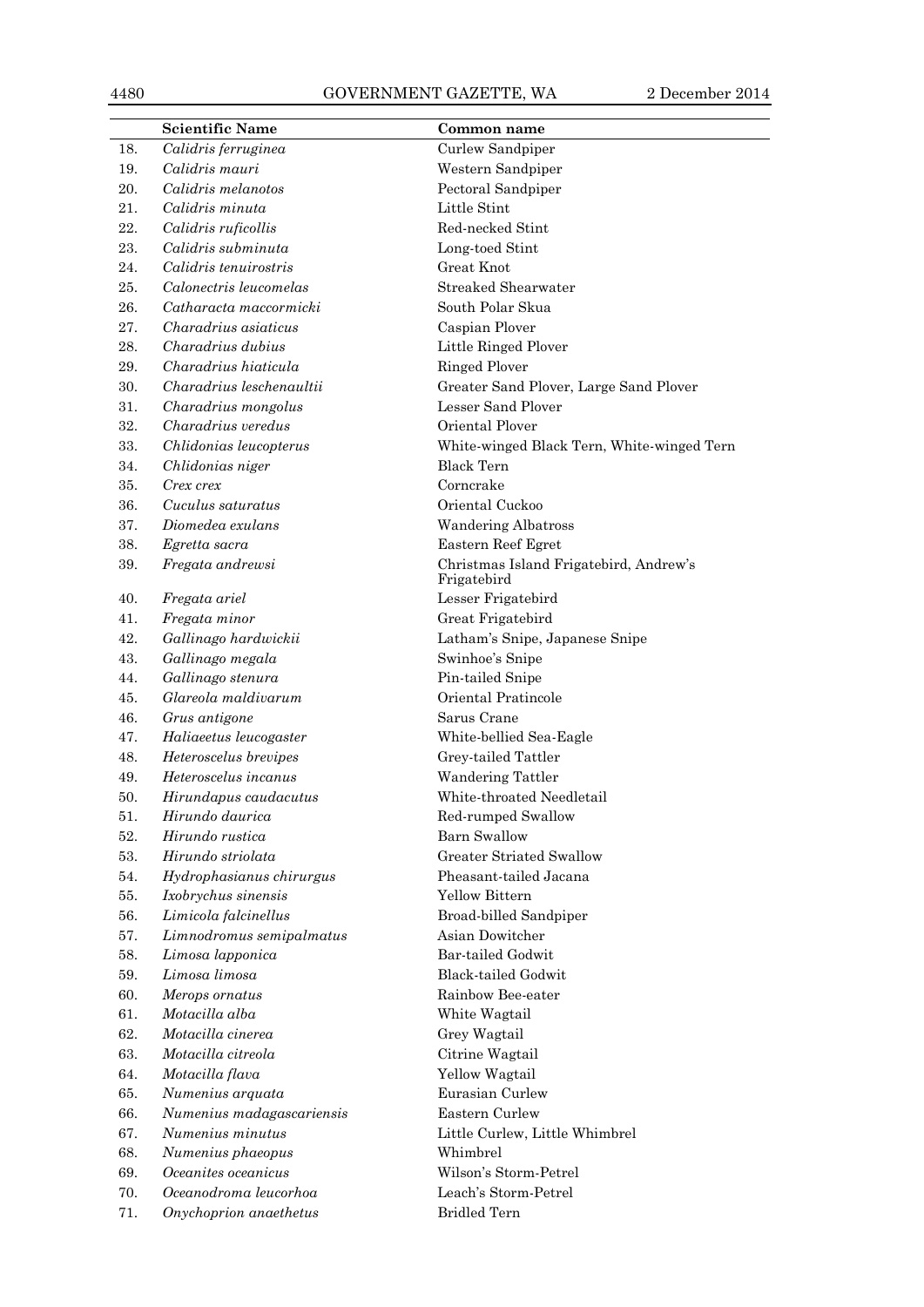|      | <b>Scientific Name</b>   | Common name                          |  |
|------|--------------------------|--------------------------------------|--|
| 72.  | Phaethon lepturus        | White-tailed Tropicbird              |  |
| 73.  | Phalaropus fulicaria     | Grey Phalarope                       |  |
| 74.  | Phalaropus lobatus       | Red-necked Phalarope                 |  |
| 75.  | Philomachus pugnax       | Ruff (Reeve)                         |  |
| 76.  | Phylloscopus borealis    | Arctic Warbler                       |  |
| 77.  | Plegadis falcinellus     | Glossy Ibis                          |  |
| 78.  | Pluvialis dominica       | American Golden Plover               |  |
| 79.  | Pluvialis fulva          | Pacific Golden Plover                |  |
| 80.  | Pluvialis squatarola     | Grey Plover                          |  |
| 81.  | Pterodroma solandri      | Providence Petrel                    |  |
| 82.  | Puffinus pacificus       | Wedge-tailed Shearwater              |  |
| 83.  | Rallina fasciata         | Red-legged Crake                     |  |
| 84.  | Rostratula australis     | Painted Snipe                        |  |
| 85.  | Stercorarius longicaudus | Long-tailed Jaeger, Long-tailed Skua |  |
| 86.  | Stercorarius parasiticus | Arctic Jaeger, Arctic Skua           |  |
| 87.  | Stercorarius pomarinus   | Pomarine Jaeger, Pomarine Skua       |  |
| 88.  | Sterna bengalensis       | Lesser Crested Tern                  |  |
| 89.  | Sterna caspia            | Caspian Tern                         |  |
| 90.  | Sterna dougallii         | Roseate Tern                         |  |
| 91.  | Sterna hirundo           | Common Tern                          |  |
| 92.  | Sterna sumatrana         | Black-naped Tern                     |  |
| 93.  | Sternula albifrons       | Little Tern                          |  |
| 94.  | Sula dactylatra          | Masked Booby                         |  |
| 95.  | Sula leucogaster         | Brown Booby                          |  |
| 96.  | Sula sula                | Red-footed Booby                     |  |
| 97.  | Tringa glareola          | Wood Sandpiper                       |  |
| 98.  | Tringa nebularia         | Common Greenshank, Greenshank        |  |
| 99.  | Tringa stagnatilis       | Marsh Sandpiper, Little Greenshank   |  |
| 100. | Tringa totanus           | Common Redshank, Redshank            |  |
| 101. | Tryngites subruficollis  | <b>Buff-breasted Sandpiper</b>       |  |
| 102. | Xenus cinereus           | Terek Sandpiper                      |  |

### **Schedule 4—Other specially protected fauna**

[cl. 3(d)]

| $1 - 1 - 1$<br>Division 1-Mammals |                                       |                                   |  |  |  |
|-----------------------------------|---------------------------------------|-----------------------------------|--|--|--|
|                                   | <b>Scientific Name</b><br>Common name |                                   |  |  |  |
| 1.                                | Arctocephalus forsteri                | New Zealand Fur-seal              |  |  |  |
| 2.                                | Dugong dugon                          | Dugong                            |  |  |  |
| 3.                                | Neophoca cinerea                      | Australian Sealion                |  |  |  |
| Division 2-Birds                  |                                       |                                   |  |  |  |
|                                   | Scientific name                       | Common name                       |  |  |  |
| 4.                                | Cacatua leadbeateri                   | Pink or Major Mitchell's Cockatoo |  |  |  |
| 5.                                | Cacatua pastinator pastinator         | Muir's Corella                    |  |  |  |
| 6.                                | <i>Falco peregrinus</i>               | Peregrine Falcon                  |  |  |  |
| 7.                                | Northiella haematogaster narethae     | Naretha Blue Bonnet               |  |  |  |
| 8.                                | Tadorna radjah                        | Burdekin Duck or Radjah Shelduck  |  |  |  |
| <b>Division 3-Reptiles</b>        |                                       |                                   |  |  |  |
|                                   | Scientific name                       | Common name                       |  |  |  |

| 9.              | Aspidites ramsayi         | Woma or Ramsay's Python         |
|-----------------|---------------------------|---------------------------------|
| 10.             | Crocodylus johnstoni      | Australian Freshwater Crocodile |
|                 | Crocodylus porosus        | Saltwater Crocodile             |
| 12.             | Morelia spilota imbricata | Carpet Python                   |
| Division 4–Fish |                           |                                 |
|                 | Scientific name           | ിവസസ്ഥ നടന്നല                   |

|     | Scientific name | Common name |
|-----|-----------------|-------------|
| 13. | Rhincodon typus | Whale Shark |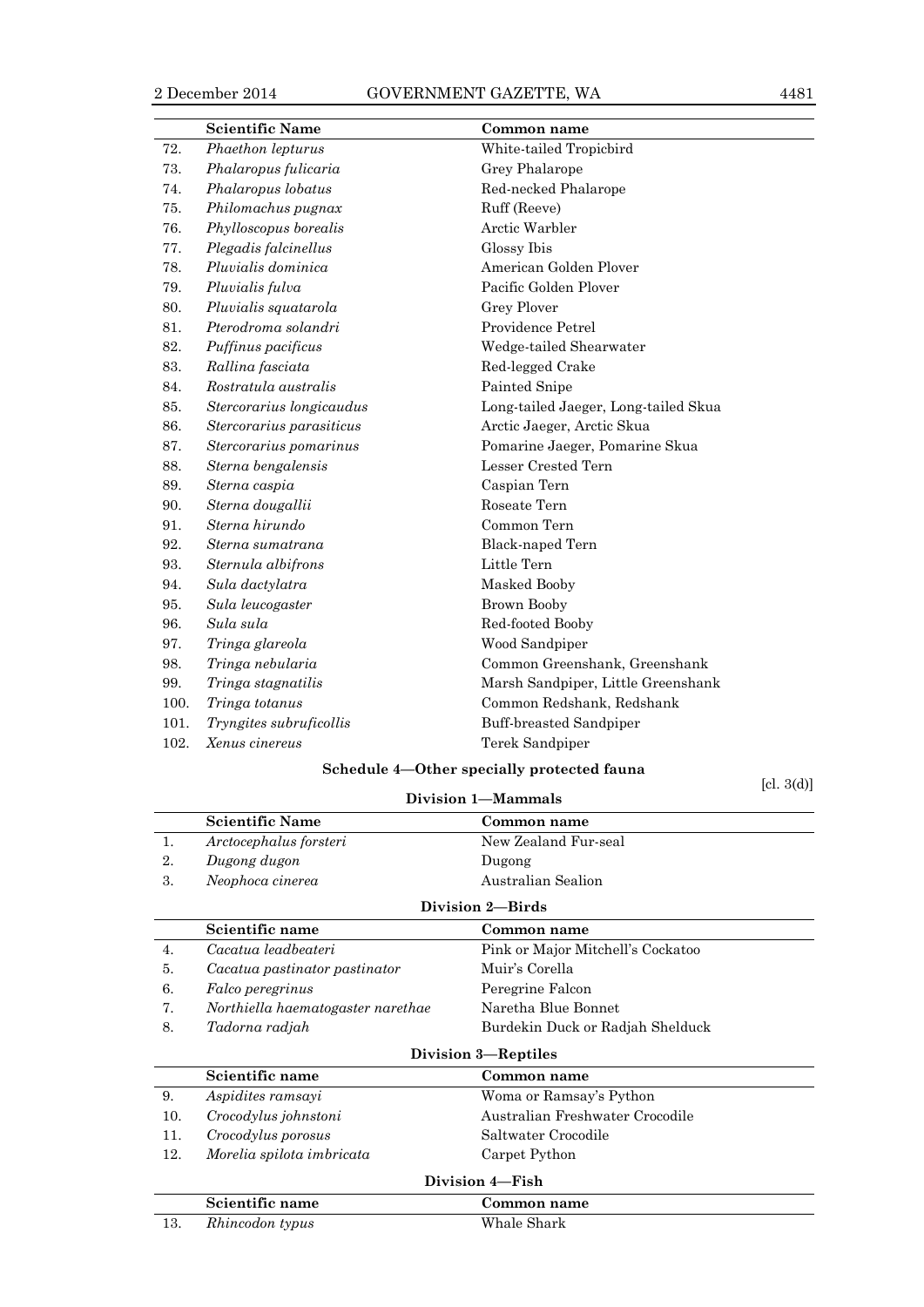### **CO402\***

### **WILDLIFE CONSERVATION ACT 1950**

### WILDLIFE CONSERVATION (RARE FLORA) NOTICE 2014

Made by the Minister for the Environment under section 23F(2) of the Act.

#### **1. Citation**

This notice may be cited as the *Wildlife Conservation (Rare Flora) Notice 2014*.

#### **2. Interpretation**

In this notice—

**"extant"** means known to be living in a wild state;

**"protected flora"** means any flora belonging to the classes of flora declared by the Minister under section 6 of the Act to be protected flora by notice published in the *Gazette* 9 October 1987, at p. 3855;

**"taxon"** includes any taxon that is described by a genus name and any other name or description. Note: The plural form of "taxon" is "taxa".

### **3. Rare flora**

Subject to clause 4, protected flora—

- (a) specified in Schedule 1, being taxa that are extant and considered likely to become extinct or rare and therefore in need of special protection; and
- (b) specified in Schedule 2, being taxa that are presumed to be extinct in the wild and therefore in need of special protection,

are declared to be rare flora for the purposes of section 23F of the Act throughout the State.

### **4. Application**

Clause 3 does not apply to those plants of a taxon of protected flora specified in Schedule 1 or 2 that have been planted for any purpose other than such plants that have been planted for the purpose of conservation of that taxon and in accordance with approval given by the Director General.

### **5. Revocation**

The *Wildlife Conservation (Rare Flora) Notice 2013* is revoked.

#### **Schedule 1—Extant taxa**

 $\lbrack$ cl. 3(a) $\rbrack$ 

### **Division 1—Spermatophyta (flowering plants, conifers and cycads)**

- 1. *Acacia anomala*
- 2. *Acacia aphylla*
- 3. *Acacia aprica*
- 4. *Acacia aristulata*
- 5. *Acacia ataxiphylla* subsp. *magna*
- 6. *Acacia auratiflora*
- 7. *Acacia awestoniana*
- 8. *Acacia brachypoda*
- 9. *Acacia caesariata*
- 10. *Acacia chapmanii* subsp. *australis*
- 11. *Acacia cochlocarpa*  subsp. *cochlocarpa*
- 12. *Acacia cochlocarpa* subsp. *velutinosa*
- 13. *Acacia denticulosa*
- 14. *Acacia depressa*
- 15. *Acacia forrestiana*
- 16. *Acacia imitans*
- 17. *Acacia insolita* subsp. *recurva*
- 18. *Acacia lanuginophylla*
- 19. *Acacia leptalea*
- 20. *Acacia leptoneura*
- 21. *Acacia lobulata*
- 22. *Acacia pharangites*
- 23. *Acacia pygmaea*
- 24. *Acacia recurvata*
- 25. *Acacia rhamphophylla*
- 26. *Acacia sciophanes*
- 27. *Acacia splendens*
- 28. *Acacia subflexuosa* subsp. *capillata*
- 29. *Acacia unguicula*
- 30. *Acacia vassalii*
- 31. *Acacia volubilis*
- 32. *Acacia wilsonii*
- 33. *Acacia woodmaniorum*
- 34. *Acrotriche orbicularis*
- 35. *Adenanthos dobagii*
- 36. *Adenanthos ellipticus*
- 37. *Adenanthos eyrei*
- 38. *Adenanthos pungens* subsp. *effusus*
- 39. *Adenanthos pungens* subsp. *pungens*
- 40. *Adenanthos velutinus*
- 41. *Allocasuarina fibrosa*
- 42. *Allocasuarina globosa*
- 43. *Allocasuarina tortiramula*
- 44. *Aluta quadrata*
- 45. *Andersonia annelsii*
- 46. *Andersonia axilliflora*
- 47. *Andersonia gracilis*
- 48. *Andersonia pinaster*
- 49. *Androcalva adenothalia*
- 50. *Androclava bivillosa*
- 51. *Androcalva perlaria*
- 52. *Anigozanthos bicolor* subsp. *minor*
- 53. *Anigozanthos viridis*  subsp. *terraspectans*
- 54. *Anthocercis gracilis*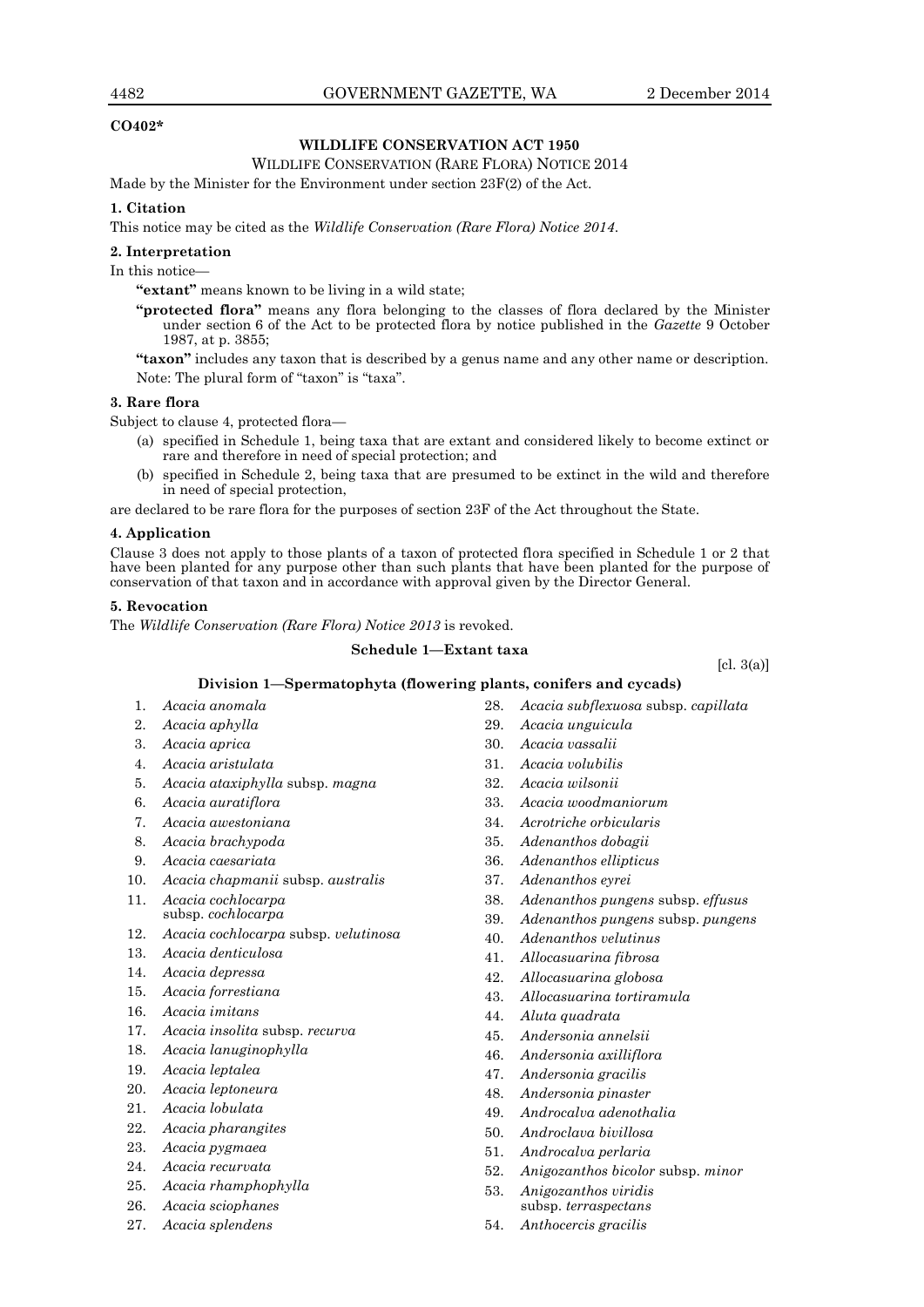- 55. *Apium prostratum* subsp. Porongurup Range (G.J. Keighery 8631)
- 56. *Asterolasia nivea*
- 57. *Asterolasia* sp. Kalgan River (S. Barrett 1522)
- 58. *Atriplex* sp. Yeelirrie Station (L. Trotter & A. Douglas LCH 25025)
- 59. *Austrostipa bronwenae*
- 60. *Austrostipa jacobsiana*
- 61. *Banksia anatona*
- 62. *Banksia aurantia*
- 63. *Banksia brownii*
- 64. *Banksia catoglypta*
- 65. *Banksia cuneata*
- 66. *Banksia fuscobractea*
- 67. *Banksia goodii*
- 68. *Banksia ionthocarpa* subsp. *chrysophoenix*
- 69. *Banksia ionthocarpa* subsp. *ionthocarpa*
- 70. *Banksia mimica*
- 71. *Banksia montana*
- 72. *Banksia nivea* subsp. *uliginosa*
- 73. *Banksia oligantha*
- 74. *Banksia pseudoplumosa*
- 75. *Banksia rufa* subsp. *pumila*
- 76. *Banksia serratuloides* subsp. *perissa*
- 77. *Banksia serratuloides* subsp. *serratuloides*
- 78. *Banksia sphaerocarpa*  var. *dolichostyla*
- 79. *Banksia squarrosa* subsp. *argillacea*
- 80. *Banksia verticillata*
- 81. *Beyeria cockertonii*
- 82. *Beyeria lepidopetala*
- 83. *Boronia adamsiana*
- 84. *Boronia capitata* subsp. *capitata*
- 85. *Boronia clavata*
- 86. *Boronia exilis*
- 87. *Boronia revoluta*
- 88. *Brachyscias verecundus*
- 89. *Caladenia barbarella*
- 90. *Caladenia bryceana* subsp. *bryceana*
- 91. *Caladenia bryceana* subsp. *cracens*
- 92. *Caladenia busselliana*
- 93. *Caladenia caesarea* subsp. *maritima*
- 94. *Caladenia christineae*
- 95. *Caladenia dorrienii*
- 96. *Caladenia drakeoides*
- 97. *Caladenia elegans*
- 98. *Caladenia excelsa*
- 99. *Caladenia graniticola*
- 100. *Caladenia granitora*
- 101. *Caladenia harringtoniae*
- 102. *Caladenia hoffmanii*
- 103. *Caladenia huegelii*
- 104. *Caladenia lodgeana*
- 105. *Caladenia luteola*
- 106. *Caladenia melanema*
- 107. *Caladenia procera*
- 108. *Caladenia* sp. Collie (E. Bennett s.n. PERTH 08396051)
- 109. *Caladenia* sp. Quindanning (K. Smith & P. Johns 231)
- 110. *Caladenia viridescens*
- 111. *Caladenia wanosa*
- 112. *Caladenia williamsiae*
- 113. *Caladenia winfieldii*
- 114. *Calectasia cyanea*
- 115. *Calectasia pignattiana*
- 116. *Calochilus pruinosus*
- 117. *Calytrix breviseta* subsp. *breviseta*
- 118. *Chamelaucium* sp. Cataby (G.J. Keighery 11009)
- 119. *Chamelaucium* sp. S coastal plain (R.D. Royce 4872)
- 120. *Chamelaucium* sp. Gingin (N.G. Marchant 6)
- 121. *Chordifex abortivus*
- 122. *Chorizema humile*
- 123. *Chorizema varium*
- 124. *Commersonia apella*
- 125. *Commersonia erythrogyna*
- 126. *Conospermum densiflorum*  subsp. *unicephalatum*
- 127. *Conospermum galeatum*
- 128. *Conospermum undulatum*
- 129. *Conostylis dielsii* subsp. *teres*
- 130. *Conostylis drummondii*
- 131. *Conostylis lepidospermoides*
- 132. *Conostylis micrantha*
- 133. *Conostylis misera*
- 134. *Conostylis rogeri*
- 135. *Conostylis seorsiflora*  subsp. *trichophylla*
- 136. *Conostylis setigera* subsp. *dasys*
- 137. *Conostylis wonganensis*
- 138. *Coopernookia georgei*
- 139. *Cyphanthera odgersii*  subsp. *occidentalis*
- 140. *Cryptandra congesta*
- 141. *Darwinia acerosa*
- 142. *Darwinia apiculata*
- 143. *Darwinia* sp. Mt Heywood (R. Davis 11066)
- 144. *Darwinia carnea*
- 145. *Darwinia chapmaniana*
- 146. *Darwinia collina*
- 147. *Darwinia ferricola*
- 148. *Darwinia foetida*
- 149. *Darwinia masonii*
- 150. *Darwinia meeboldii*
- 151. *Darwinia nubigena* 152. *Darwinia oxylepis*

153. *Darwinia polychroma* 154. *Darwinia squarrosa* 155. *Darwinia whicherensis*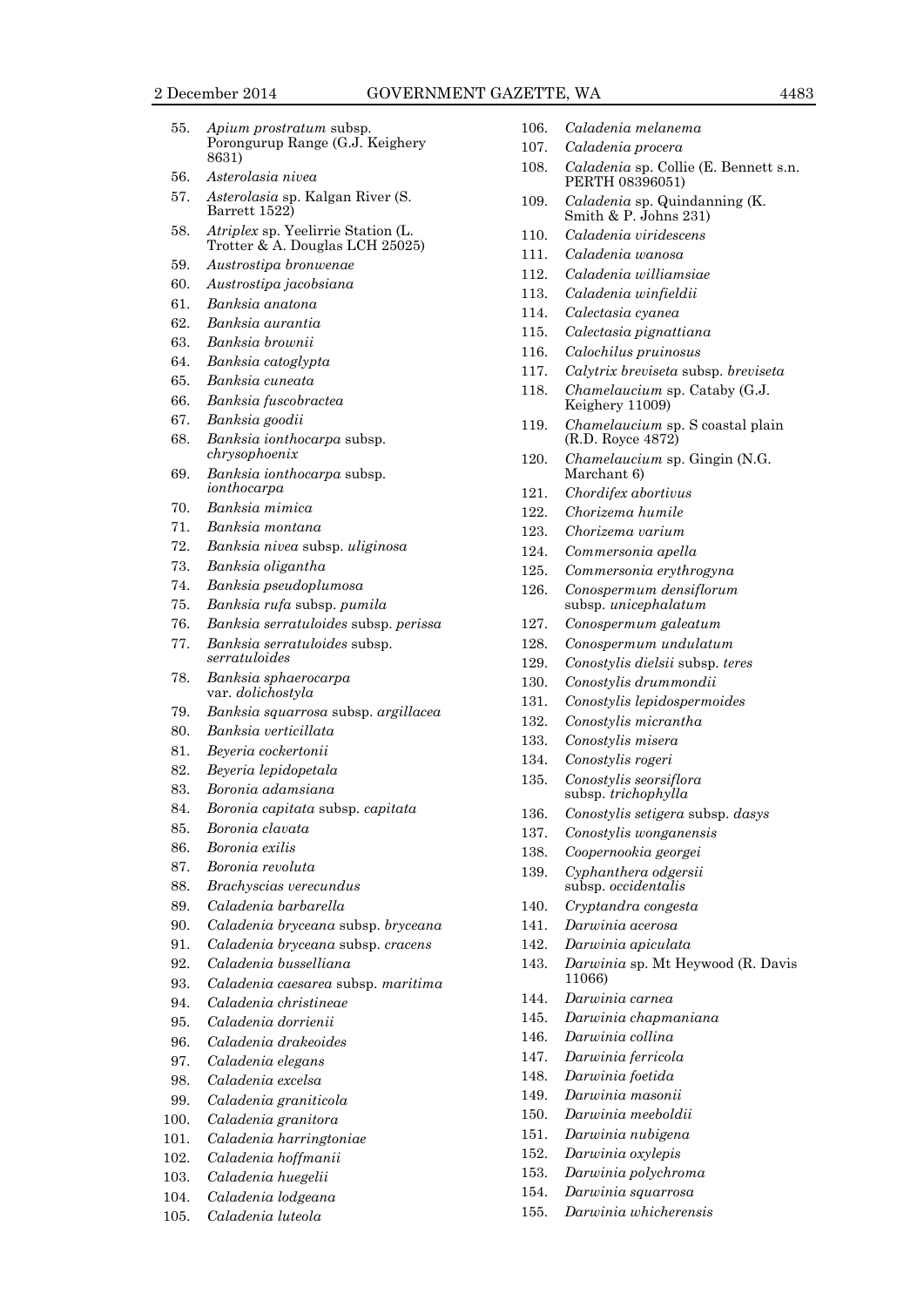- 156. *Darwinia wittwerorum* 157. *Dasymalla axillaris* 158. *Daviesia bursarioides* 159. *Daviesia cunderdin* 160. *Daviesia dielsii* 161. *Daviesia elongata* subsp. *elongata* 162. *Daviesia euphorbioides* 163. *Daviesia glossosema* 164. *Daviesia megacalyx* 165. *Daviesia microcarpa* 166. *Daviesia obovata* 167. *Daviesia ovata* 168. *Daviesia pseudaphylla* 169. *Daviesia speciosa* 170. *Deyeuxia drummondii* 171. *Diplolaena andrewsii* 172. *Diuris drummondii* 173. *Diuris micrantha* 174. *Diuris purdiei* 175. *Drakaea concolor* 176. *Drakaea confluens* 177. *Drakaea elastica* 178. *Drakaea isolata*  179. *Drakaea micrantha* 180. *Drummondita ericoides* 181. *Drummondita longifolia* 182. *Eleocharis keigheryi* 183. *Eremophila ciliata* 184. *Eremophila denticulata*  subsp. *denticulata* 185. *Eremophila denticulata* subsp. *trisulcata* 186. *Eremophila glabra* subsp. *chlorella* 187. *Eremophila koobabbiensis* ms 188. *Eremophila lactea* 189. *Eremophila microtheca* subsp. narrow leaves (J.D. Start D12-150) 190. *Eremophila nivea* 191. *Eremophila pinnatifida* 192. *Eremophila resinosa* 193. *Eremophila rostrata* subsp. *rostrata* 194. *Eremophila rostrata* subsp. *trifida* 195. *Eremophila scaberula* 196. *Eremophila subteretifolia* 197. *Eremophila ternifolia* 198. *Eremophila vernicosa* 199. *Eremophila verticillata* 200. *Eremophila virens* 201. *Eremophila viscida* 202. *Eucalyptus absita* 203. *Eucalyptus argutifolia* 204. *Eucalyptus articulata* 205. *Eucalyptus beardiana* 206. *Eucalyptus brevipes* 207. *Eucalyptus burdettiana*
	-
	- 208. *Eucalyptus ceracea*
	- 209. *Eucalyptus coronata*
	- 210. *Eucalyptus crispata*
- 211. *Eucalyptus crucis* subsp. *crucis*
- 212. *Eucalyptus crucis* subsp. *praecipua*
- 213. *Eucalyptus cuprea*
- 214. *Eucalyptus dolorosa*
- 215. *Eucalyptus impensa*
- 216. *Eucalyptus insularis*
- 217. *Eucalyptus johnsoniana*
- 218. *Eucalyptus lateritica*
- 219. *Eucalyptus leprophloia*
- 220. *Eucalyptus merrickiae*
- 221. *Eucalyptus mooreana*
- 222. *Eucalyptus nutans*
- 223. *Eucalyptus platydisca*
- 224. *Eucalyptus pruiniramis*
- 225. *Eucalyptus purpurata*
- 226. *Eucalyptus recta*
- 227. *Eucalyptus rhodantha*  var*. rhodantha*
- 228. *Eucalyptus steedmanii*
- 229. *Eucalyptus suberea*
- 230. *Eucalyptus synandra*
- 231. *Eucalyptus* x *balanites*
- 232. *Eucalyptus x phylacis*
- 233. *Frankenia conferta*
- 234. *Frankenia parvula*
- 235. *Gastrolobium appressum*
- 236. *Gastrolobium diabolophyllum*
- 237. *Gastrolobium glaucum*
- 238. *Gastrolobium graniticum*
- 239. *Gastrolobium hamulosum*
- 240. *Gastrolobium humile*
- 241. *Gastrolobium lehmannii*
- 242. *Gastrolobium luteifolium*
- 243. *Gastrolobium modestum*
- 244. *Gastrolobium papilio*
- 245. *Gastrolobium vestitum*
- 246. *Glyceria drummondii*
- 247. *Goodenia arthrotricha*
- 248. *Goodenia integerrima*
- 249. *Grevillea acropogon*
- 250. *Grevillea althoferorum* subsp. *althoferorum*
- 251. *Grevillea althoferorum* subsp. *fragilis*
- 252. *Grevillea batrachioides*
- 253. *Grevillea brachystylis*  subsp. *australis*
- 254. *Grevillea brachystylis* subsp. *grandis*
- 255. *Grevillea bracteosa* subsp. *bracteosa*
- 256. *Grevillea bracteosa* subsp. *howatharra*
- 257. *Grevillea calliantha*
- 258. *Grevillea christineae*
- 259. *Grevillea corrugata*
- 260. *Grevillea curviloba* subsp. *curviloba*
- 261. *Grevillea curviloba* subsp. *incurva*
- 262. *Grevillea dryandroides*  subsp. *dryandroides*
- 263. *Grevillea dryandroides*  subsp. *hirsuta*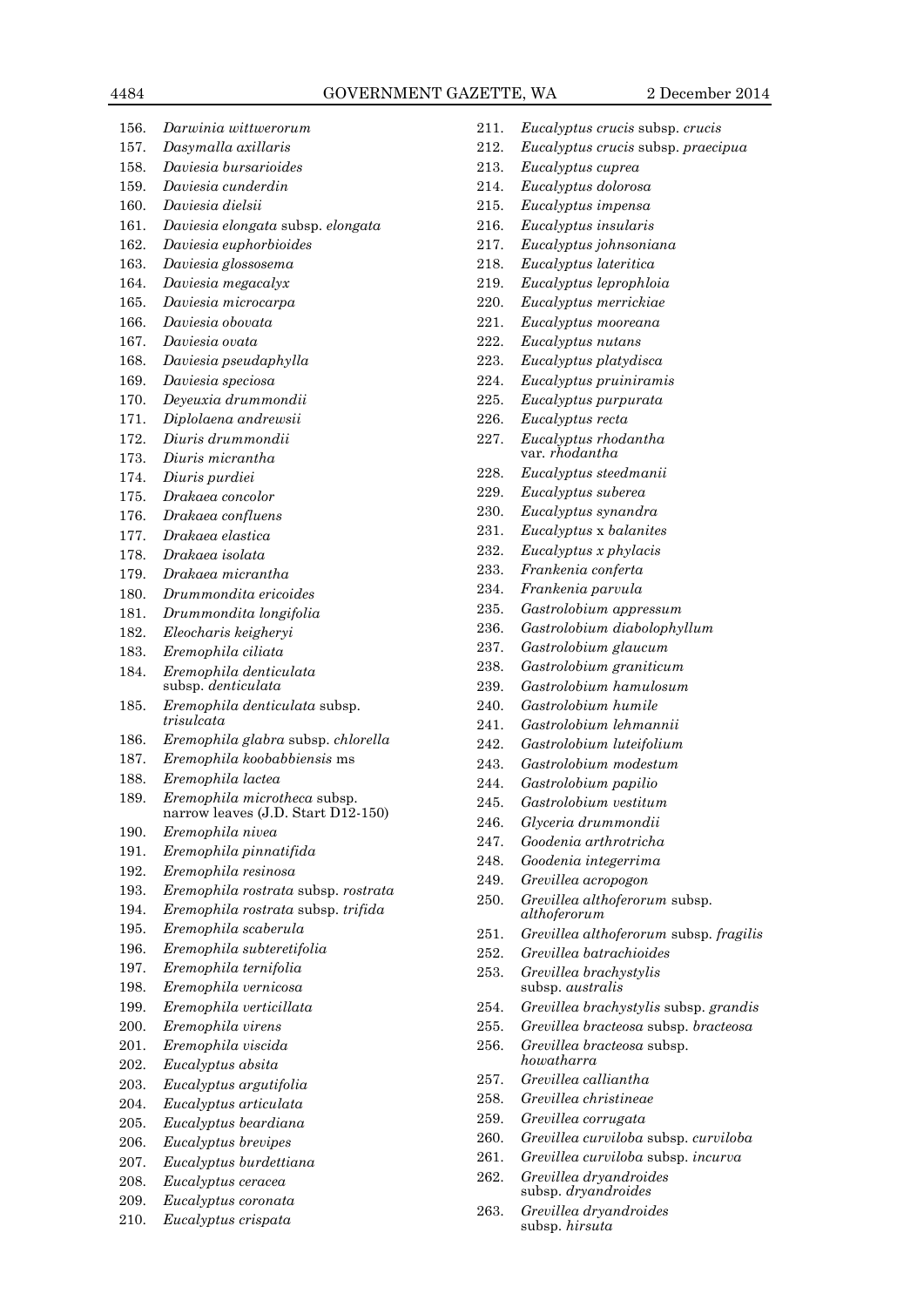|              | 2 December 2014                                                  | <b>GOVERN</b> |
|--------------|------------------------------------------------------------------|---------------|
|              |                                                                  |               |
| 264.         | Grevillea elongata                                               |               |
| 265.         | Grevillea flexuosa                                               |               |
| 266.         | Grevillea fuscolutea                                             |               |
| 267.         | Grevillea humifusa<br>Grevillea infundibularis                   |               |
| 268.<br>269. | Grevillea involucrata                                            |               |
| 270.         | Grevillea maccutcheonii                                          |               |
| 271.         | Grevillea maxwellii                                              |               |
| 272.         | Grevillea murex                                                  |               |
| 273.         | Grevillea phanerophlebia                                         |               |
| 274.         | Grevillea pythara                                                |               |
| 275.         | Grevillea rara                                                   |               |
| 276.         | Grevillea scapigera                                              |               |
| 277.         | Grevillea sp. Gillingarra (R.J.<br>Cranfield 4087)               |               |
| 278.         | Guichenotia seorsiflora                                          |               |
| 279.         | Gyrostemon reticulatus                                           |               |
| 280.         | Hakea aculeata                                                   |               |
| 281.         | Hakea megalosperma                                               |               |
| 282.         | Haloragis platycarpa                                             |               |
| 283.         | Hemiandra gardneri                                               |               |
| 284.         | Hemiandra rutilans                                               |               |
| 285.         | Hemigenia ramosissima                                            |               |
| 286.         | Hensmania chapmanii                                              |               |
| 287.         | Hibbertia abyssa                                                 |               |
| 288.         | Hibbertia priceana                                               |               |
| 289.         | Hybanthus cymulosus                                              |               |
| 290.         | Hypocalymma angustifolium subsp.<br>Hutt River (S. Patrick 2982) |               |
| 291.         | Hypocalymma longifolium                                          |               |
| 292.         | Hypocalymma sylvestre                                            |               |
| 293.         | Isopogon robustus                                                |               |
| 294.         | Isopogon uncinatus                                               |               |
| 295.         | Jacksonia pungens                                                |               |
| 296.         | Jacksonia quairading                                             |               |
| 297.         | Jacksonia velveta                                                |               |
| 298.<br>299. | Kennedia glabrata<br>Kennedia lateritia                          |               |
| 300.         | Keraudrenia exastia                                              |               |
| 301.         | Kunzea acicularis                                                |               |
| 302.         | Kunzea similis subsp. mediterranea                               |               |
| 303.         | Kunzea similis subsp. similis                                    |               |
| 304.         | Lambertia echinata subsp. echinata                               |               |
| 305.         | Lambertia echinata                                               |               |
|              | subsp. <i>occidentalis</i>                                       |               |
| 306.         | Lambertia fairallii                                              |               |
| 307.         | Lambertia orbifolia subsp. orbifolia<br>ms                       |               |
| 308.         | Lambertia orbifolia subsp. Scott<br>River Plains (L.W.Sage 684)  |               |
| 309.         | Lasiopetalum pterocarpum                                         |               |
| 310.         | Lasiopetalum rotundifolium                                       |               |
| 911          | I <sub>atno</sub> has a alpha                                    |               |

- 311. *Latrobea colophona*
- 312. *Laxmannia grandiflora* subsp. *brendae*
- 313. *Lechenaultia chlorantha*
- 314. *Lechenaultia laricina*
- 315. *Lepidium aschersonii*
- 316. *Lepidium catapycnon*
- 317. *Lepidosperma rostratum*
- 318. *Lepidosperma gibsonii*
- 319. *Leucopogon gnaphalioides*
- 320. *Leucopogon marginatus*
- 321. *Leucopogon nitidus*
- 322. *Leucopogon obtectus*
- 323. *Leucopogon spectabilis*
- 324. *Leucopogon* sp. ciliate Eneabba (F. Obbens & C. Godden s.n. 3/7/2003)
- 325. *Leucopogon* sp. Flynn (F. Hort, J. Hort & A. Lowrie 859)
- 326. *Leucopogon* sp. Ongerup (A.S. George 16682)
- 327. *Lysiosepalum abollatum*
- 328. *Macarthuria keigheryi*
- 329. *Marianthus aquilonaris*
- 330. *Marianthus paralius*
- 331. *Melaleuca sciotostyla*
- 332. *Microcorys eremophiloides*
- 333. *Microtis globula*
- 334. *Muehlenbeckia horrida* subsp. *abdita*
- 335. *Myoporum cordifolium*
- 336. *Myoporum turbinatum*
- 337. *Myoporum velutinum*
- 338. *Myriophyllum lapidicola*
- 339. *Myriophyllum trifidum*
- 340. *Ornduffia calthifolia*
- 341. *Pandanus spiralis* var. *flammeus*
- 342. *Paracaleana dixonii*
- 343. *Paragoodia crenulata*
- 344. *Patersonia spirifolia*
- 345. *Persoonia micranthera*
- 346. *Petrophile latericola*
- 347. *Petrophile nivea*
- 348. *Philotheca basistyla*
- 349. *Philotheca falcata*
- 350. *Philotheca wonganensis*
- 351. *Pityrodia augustensis*
- 352. *Pityrodia scabra* subsp*. scabra*
- 353. *Pterostylis sinuata*
- 354. *Ptilotus fasciculatus*
- 355. *Ptilotus pyramidatus*
- 356. *Ptychosema pusillum*
- 357. *Pultenaea pauciflora*
- 358. *Reedia spathacea*
- 359. *Rhagodia acicularis*
- 360. *Rhizanthella gardneri*
- 361. *Ricinocarpos brevis*
- 362. *Ricinocarpos trichophorus*
- 363. *Roycea pycnophylloides*
- 364. *Scaevola macrophylla*
- 
- 365. *Schoenia filifolia* subsp. *subulifolia*
- 366. *Sphenotoma drummondii*
- 367. *Spirogardnera rubescens*
- 368. *Stylidium amabile*
- 369. *Stylidium applanatum*
- 370. *Stylidium coroniforme* subsp. *coroniforme*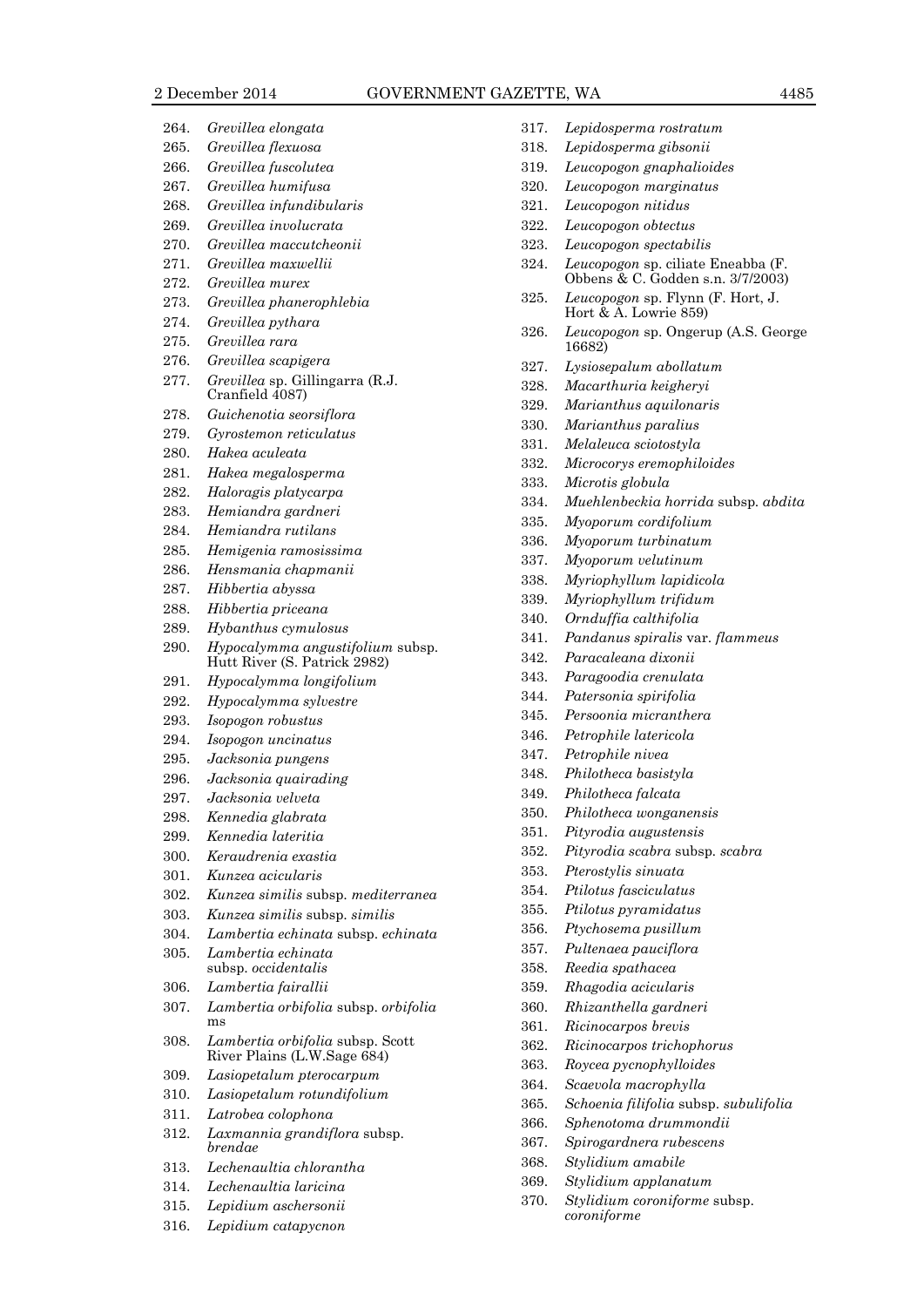| 371. | Stylidium galioides                                       |
|------|-----------------------------------------------------------|
| 372. | Stylidium scintillans                                     |
| 373. | Stylidium semaphorum                                      |
| 374. | Stylidium wilroyense                                      |
| 375. | Symonanthus bancroftii                                    |
| 376. | Synaphea quartzitica                                      |
| 377. | Synaphea stenoloba                                        |
| 378. | <i>Synaphea</i> sp. Fairbridge Farm (D.<br>Papenfus 696)  |
| 379. | <i>Synaphea</i> sp. Pinjarra (R.Davis<br>6578)            |
| 380. | <i>Synaphea</i> sp. Pinjarra Plain (A.S.<br>George 17182) |
| 381. | <i>Synaphea</i> sp. Serpentine (G.R. Brand<br>103)        |
| 382. | Tecticornia bulbosa                                       |
| 383. | Tetraria australiensis                                    |
| 384. | Tetratheca deltoidea                                      |
| 385. | Tetratheca erubescens                                     |
| 386. | Tetratheca harperi                                        |
| 387. | Tetratheca nephelioides                                   |
| 388. | Tetratheca aphylla subsp. aphylla                         |
| 389. | Tetratheca aphylla subsp. megacarpa                       |
| 390. | <i>Tetratheca paynterae</i> subsp.<br>$c$ remnobata       |
| 391. | <i>Tetratheca paynterae</i> subsp.<br>paynterae           |
| 392. | Thelymitra dedmaniarum                                    |
| 393. | Thelymitra psammophila                                    |
| 394. | Thelymitra stellata                                       |
| 395. | Thomasia glabripetala                                     |
| 396. | Thomasia montana                                          |
|      |                                                           |

| 397. <i>Thomasia</i> sp. Green Hill (S. Paust) |  |  |
|------------------------------------------------|--|--|
| 1322)                                          |  |  |

- 398. *Thryptomene wittweri*
- 399. *Tribonanthes purpurea*
- 400. *Trithuria occidentalis*
- 401. *Typhonium* sp. Kununurra (A.N. Start ANS 1467)
- 402. *Verticordia albida*
- 403. *Verticordia apecta*
- 404. *Verticordia carinata*
- 405. *Verticordia crebra*
- 406. *Verticordia densiflora*  var*. pedunculata*
- 407. *Verticordia fimbrilepis*  subsp. *australis*
- 408. *Verticordia fimbrilepis*  subsp. *fimbrilepis*
- 409. *Verticordia helichrysantha*
- 410. *Verticordia hughanii*
- 411. *Verticordia pityrhops*
- 412. *Verticordia plumosa* var. *ananeotes*
- 413. *Verticordia plumosa* var. *vassensis*
- 414. *Verticordia spicata* subsp. *squamosa*
- 415. *Verticordia staminosa*  subsp. *cylindracea* var*. cylindracea*
- 416. *Verticordia staminosa*  subsp. *cylindracea* var*. erecta*
- 417. *Verticordia staminosa*  subsp. *staminosa*
- 418. *Wurmbea calcicola*
- 419. *Wurmbea tubulosa*
- 420. *Xyris exilis*

### **Division 2—Pteridophyta (ferns and fern allies)**

421. *Asplenium obtusatum* subsp. *northlandicum*

#### **Division 3—Bryophyta (mosses and liverworts)**

422. *Rhacocarpus rehmannianus* var. *webbianus*

### **Schedule 2—Taxa presumed to be extinct**

 $[cl. 3(b)]$ 

#### **Spermatophyta (flowering plants, conifers and cycads)**

- 1. *Acacia kingiana*
- 2. *Acacia prismifolia*
- 3. *Coleanthera virgata*
- 4. *Conospermum caeruleum* subsp. *contortum*
- 5. *Frankenia decurrens*
- 6. *Lepidium drummondii*
- 7. *Leptomeria dielsiana*
- 8. *Leucopogon cryptanthus*
- 9. *Opercularia acolytantha*
- 10. *Picris compacta*
- 11. *Ptilotus caespitulosus*
- 12. *Scholtzia* sp. Bickley (W.H. Loaring s.n. PERTH 06165184)
- 13. *Taraxacum cygnorum*
- 14. *Tetratheca fasciculata*
- 15. *Thomasia gardneri*

### **CO403\***

### **CONSERVATION AND LAND MANAGEMENT ACT 1984**

MANAGEMENT PLAN FOR THE EIGHTY MILE BEACH MARINE PARK

————————————————————

Under section 14(9) of the *Conservation and Land Management Act 1984* (CALM Act) notice is given that an indicative management plan, prepared in accordance with sections 13 and 14 of the CALM Act for the Eighty Mile Beach Marine Park, reserved on 29 January 2013, has been approved with modifications by the Minister for Environment.

The approved indicative management plan, namely the *Eighty Mile Beach Marine Park Management Plan 2014-2024* will come into operation on the day of publication of this notice in the *Gazette*.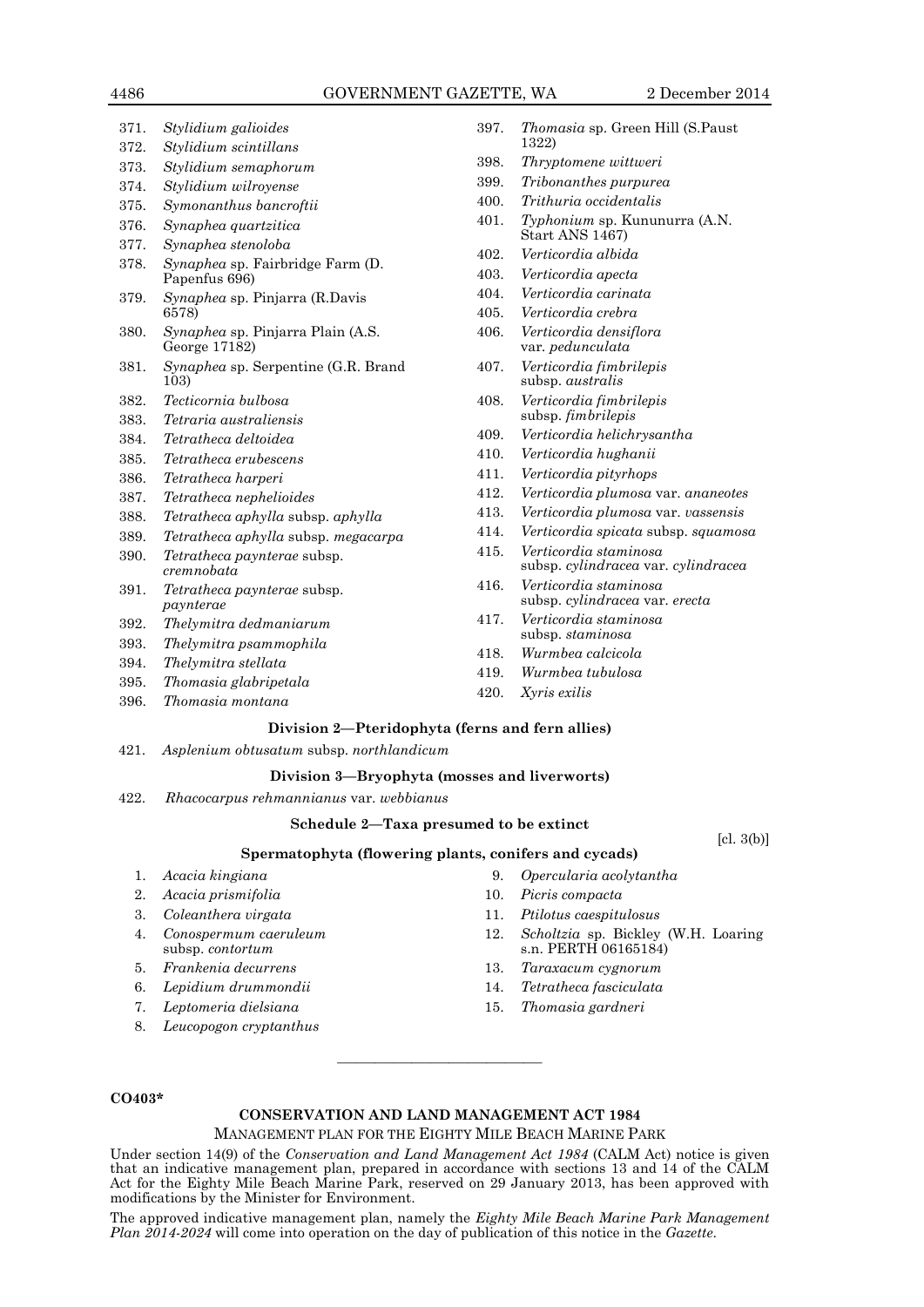Notice is given under sections  $14(7)$  and  $60(2)$  of the CALM Act of the following modifications approved by the Minister for Environment—

- Change of name for the marine park zone from Cape Keraudren Sanctuary Zone to the *Kurtamparanya Sanctuary Zone*.
- Change of name for the marine park zone from Pardoo Sanctuary Zone to the *Pananykarra Sanctuary Zone*.
- Change of name for the marine park zone from Pardoo Special Purpose (Shore-based Activities) Zone to the *Pananykarra Special Purpose Zone (Shore-based Activities)*.
- Change of name for the marine park zone from Mulla Mulla Special Purpose (Mangrove Protection) Zone to the *Malamalajungunya Special Purpose Zone (Mangrove Protection)*.
- A new *Banningarra Creek Special Purpose Zone (Shore-based Activities)* has been established at Banningarra Creek and this area has been excised from the Pananykarra Sanctuary Zone.
- Four new special purpose zones, namely the *Parruwuturr Special Purpose Zone (Cultural Heritage)*, the *Waru Special Purpose Zone (Cultural Heritage)*, the *Pilyarlkarra Special Purpose Zone (Cultural Heritage)* and the *Jangyjartiny Special Purpose Zone (Cultural Heritage)* have been established along Eighty Mile Beach and these areas have been excised from general use zoning.
- The seaward boundary of the Kurtamparanya Sanctuary Zone and the Pananykarra Sanctuary Zone has been amended from the limit of state waters to straight lines of latitude and longitude.
- Inclusion of new information on the park's cultural heritage values for Traditional Owners.
- Inclusion of new information explaining the joint management arrangements of the marine park and the inclusion of Joint Management Bodies (JMBs) as key bodies responsible for the implementation of management strategies.
- Inclusion of new objectives, strategies and targets that relate to joint management arrangements and the management of Aboriginal cultural and heritage values in the marine park.
- Inclusion of new references to the Eighty Mile Beach Ramsar site and strategies that relate to its management.
- Amendments to text including objectives, management strategies, performance measures and targets for the park's ecological and social values.
- Other minor changes have been made to the text of the indicative management plan that will not significantly affect management of the marine park (i.e. formatting and minor text amendments).

The *Eighty Mile Beach Marine Park Management Plan 2014-2024* and a summary of public submissions can be viewed on the Department of Parks and Wildlife's website at http://www.dpaw.wa.gov.au.

> JIN SHARP, Director General, Department of Parks and Wildlife. TOM HATTON, Chairman, Marine Parks and Reserves Authority.

### **CONSUMER PROTECTION**

#### **CP401\***

### **ASSOCIATIONS INCORPORATION ACT 1987**

CANCELLED ASSOCIATION

Forrestfield Football Club Inc—A0824061P

Notice is hereby given that pursuant to Section 35 of the *Associations Incorporation Act 1987*, the incorporation of the above-named association has been cancelled as from the date of this notice. Dated: 27 November 2014.

> DAVID HILLYARD, Director, Retail and Services for Commissioner for Consumer Protection.

#### **CP402\***

#### **ASSOCIATIONS INCORPORATION ACT 1987**

———————————

CANCELLED ASSOCIATION

Northern Shark Industry Association Incorporated—A1011479E

Notice is hereby given that pursuant to Section 35 of the *Associations Incorporation Act 1987*, the incorporation of the above-named association has been cancelled as from the date of this notice. Dated: 27 November 2014.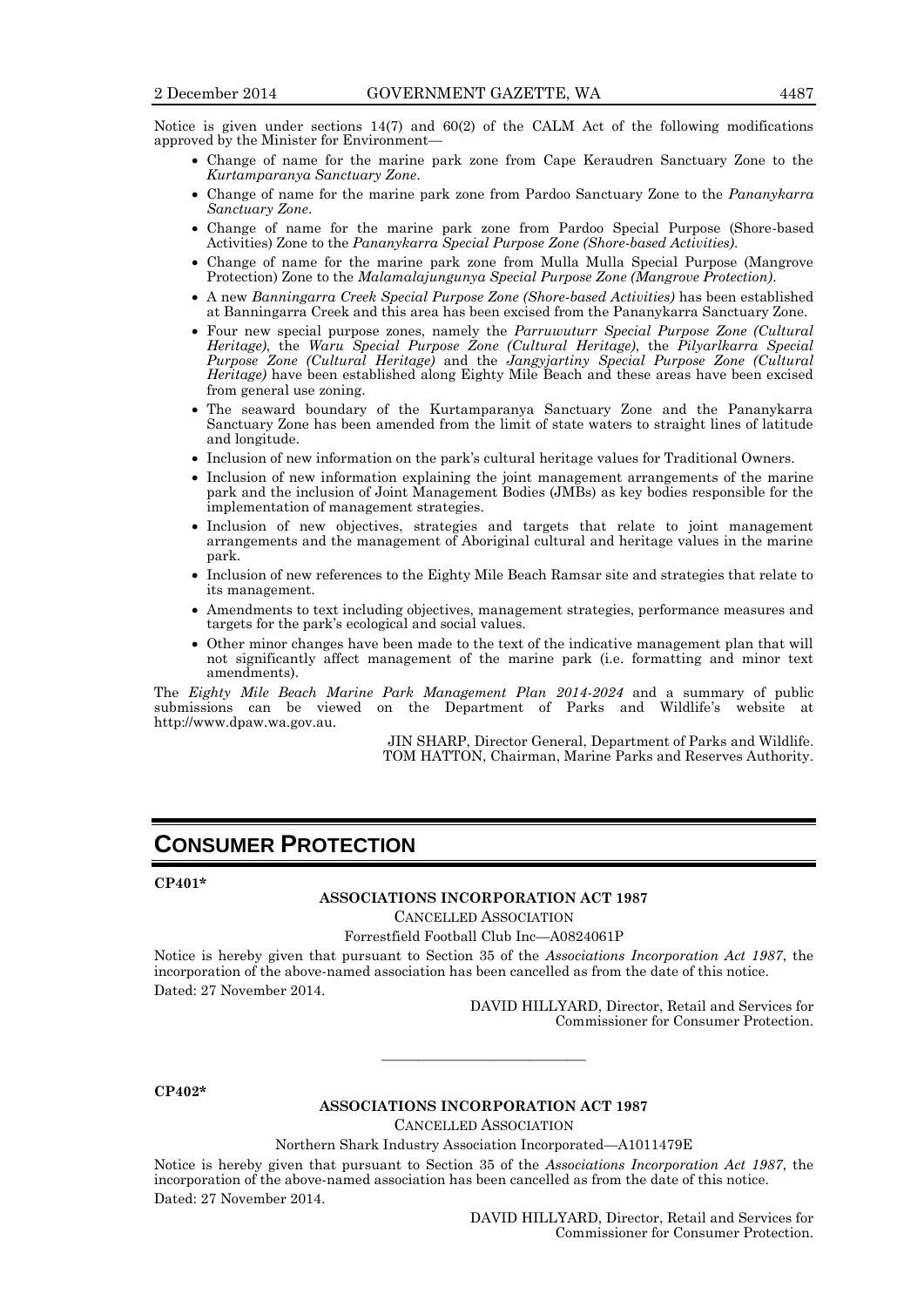#### **CP403\***

### **RESIDENTIAL TENANCIES ACT 1987 RESIDENTIAL TENANCIES REGULATIONS 1989**

### APPOINTMENT AND DELEGATION

In my capacity as Bond Administrator within the meaning of section 3 of the *Residential Tenancies*  Act 1987 (RT Act) and as chief executive officer of the Department of Commerce within the meaning of section 3 of the *Public Sector Management Act 1994 (WA)* (PSM Act)—

- 1. I revoke the instrument of delegation and appointment made by the Bond Administrator on 19 November 2014.
- 2. I appoint each of the officers listed in Schedule 1 below as an authorised agent for the purposes of Schedule 1 clause 1 of the RT Act.
- 3. I delegate, pursuant to section 33 of the PSM Act, the functions in Schedule 1 clause 5(1) of the RT Act and regulations 15(1), 15(2) and 15(3) of the *Residential Tenancies Regulations 1989* to the persons who, for the time being, occupy the positions listed in Schedule 2.

Dated the 21st day of November 2014.

BRIAN BRADLEY, Director General.

| Schedule 1                                                      |
|-----------------------------------------------------------------|
| Tenancy Bonds Coordinator, Bonds Administration                 |
| Bond Reconciliation Officer, Bonds Administration               |
| Licensing and Registration Director, Licensing and Registration |
| Bonds Administration Manager, Bonds Administration              |
| Financial Controls and Reporting Officer, Bonds Administration  |
| Tenancy Bonds Team Leader, Bonds Administration                 |
| Business Improvement Officer, Bonds Administration              |
| Schedule 2                                                      |
| Tenancy Bonds Coordinator, Bonds Administration                 |
| Bond Reconciliation Officer, Bonds Administration               |
| Licensing and Registration Director, Licensing and Registration |
| Bonds Administration Manager, Bonds Administration              |
| Tenancy Bond Officer, Bonds Administration                      |
| Tenancy Bonds Team Leader, Bonds Administration                 |

————

Financial Controls and Reporting Officer, Bonds Administration

Business Improvement Officer, Bonds Administration

### **CP404\***

#### **RESIDENTIAL TENANCIES ACT 1987 DELEGATIONS**

————————————————————

In my capacity as Commissioner for Consumer Protection acting pursuant to section 10 of the *Residential Tenancies Act 1987* ("the Act") I say as follows—

- 1. I revoke the delegation made on 30 April 2014.
- 2. I delegate to those persons who from time to time occupy the positions identified in the Schedule to this instrument the corresponding functions under the Act as set out in the Schedule to this instrument.

Dated the 18th day of November 2014.

ANNE DRISCOLL, Commissioner for Consumer Protection.

| Schedule                                                                |                              |  |  |
|-------------------------------------------------------------------------|------------------------------|--|--|
| Position                                                                | Functions                    |  |  |
| Property Industries Director, Property<br><b>Industries Directorate</b> | Sections $95(1)$ and $79(4)$ |  |  |

————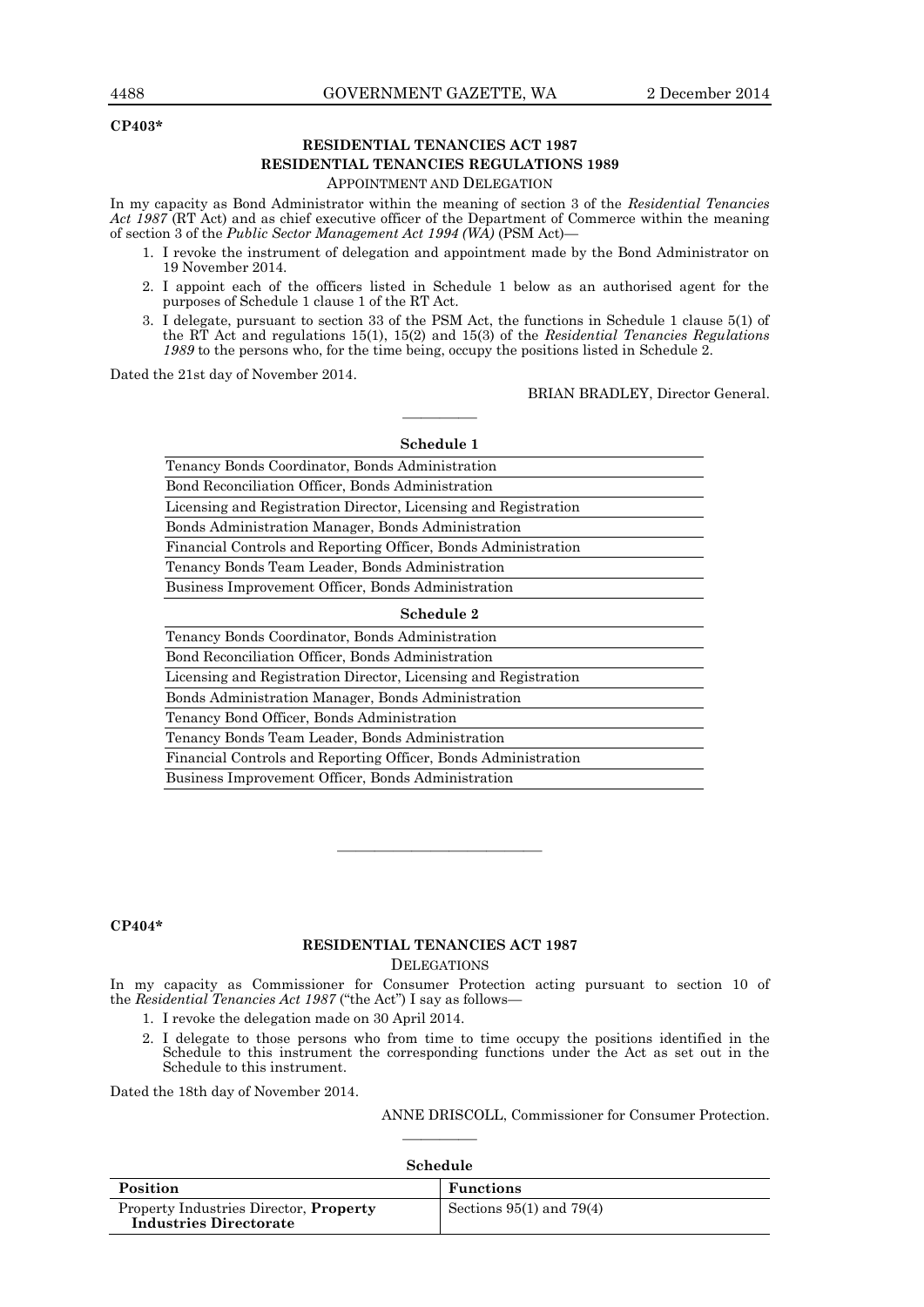| Position                                                                                                                     | <b>Functions</b>             |
|------------------------------------------------------------------------------------------------------------------------------|------------------------------|
| Property Industries Compliance and<br><b>Conciliation Manager, Property Industries</b><br><b>Compliance And Conciliation</b> | Sections $95(1)$ and $79(4)$ |
| <b>Compliance Manager, Property Industries</b><br><b>Compliance And Conciliation</b>                                         | Sections $95(1)$ and $79(4)$ |
| Conciliation Coordinator, Property Industries<br><b>Compliance And Conciliation</b>                                          | Section $79(4)$              |
| Senior Conciliation Officer, Property<br><b>Industries Compliance And Conciliation</b>                                       | Section $79(4)$              |
| Conciliation Officer, Property Industries<br><b>Compliance And Conciliation</b>                                              | Section $79(4)$              |
| Regional Coordinator, Consumer Information                                                                                   | Section 79(4)                |
| Senior Regional Officer, Consumer<br><b>Information</b>                                                                      | Section 79(4)                |
| Conciliation Officer, Consumer Information                                                                                   | Section $79(4)$              |
| Bonds Administration Manager, Bonds<br>Administration                                                                        | Section $95(1)$              |
| Tenancy Bonds Coordinator, Bonds<br>Administration                                                                           | Section $95(1)$              |
| Tenancy Bonds Team Leader, Bonds<br>Administration                                                                           | Section $95(1)$              |
| Financial Controls and Reporting Officer,<br><b>Bonds Administration</b>                                                     | Section $95(1)$              |
| Business Improvement Officer, Bonds<br>Administration                                                                        | Section $95(1)$              |
| Property Industries Investigations Manager,<br><b>Property Industries Investigations</b>                                     | Section $95(1)$              |
| Senior Investigator, Property Industries<br>Investigations                                                                   | Section $95(1)$              |
| Senior Investigations Officer, <b>Property</b><br><b>Industries Investigations</b>                                           | Section $95(1)$              |
| <b>Investigations Officer, Property Industries</b><br>Investigations                                                         | Section $95(1)$              |

## **FIRE AND EMERGENCY SERVICES**

**FE401\***

### **BUSH FIRES ACT 1954**

TOTAL FIRE BAN DECLARATION

### Correspondence No. 12080

Pursuant to powers delegated under the *Bush Fires Act 1954,* the Assistant Commissioner of the Department of Fire and Emergency Services, declared under Section 22A of the *Bush Fires Act 1954*, a total fire ban for 26th November 2014 for the local government districts of—

Beverley, Cunderdin, Dowerin, Goomalling, Northam, Quairading, Tammin, Wyalkatchem, York, Mount Marshall, Mukinbudin, Westonia, Yilgarn, Bruce Rock, Kellerberrin, Merredin, Narembeen, Nungarin, Trayning, Koorda, Dalwallinu, Wongan-Ballidu, Greater Geraldton, Chapman Valley, Mingenew, Morawa and Northampton.

> GRAHAM SWIFT, Assistant Commissioner of the Department of Fire and Emergency Services, as a sub-delegate of the Minister under section 16 of the *Fire and Emergency Services Act 1998*.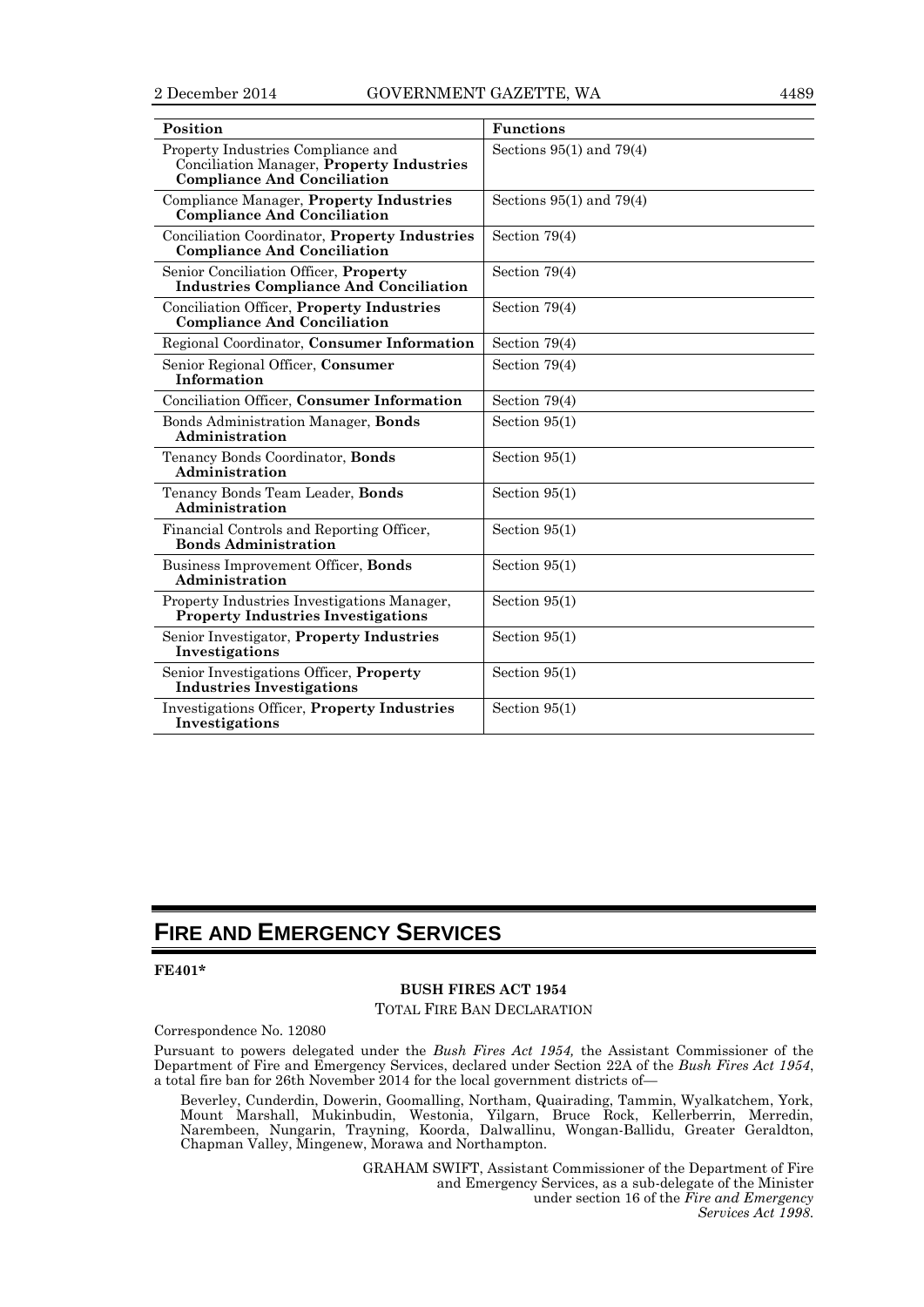### **FISHERIES**

**FI401\***

### **FISH RESOURCES MANAGEMENT ACT 1994**

PILBARA TRAP MANAGED FISHERY MANAGEMENT PLAN 1992 Determination of the Capacity of the Pilbara Trap Managed Fishery for the 2015 Licensing Period

I, Heather Brayford, Chief Executive Officer of the Department of Fisheries, in accordance with clause 14 (1) of the *Pilbara Trap Managed Fishery Management Plan 1992*, having taken into account advice from the Director of Research and consulted with Pilbara Trap Managed Fishery licence holders do hereby determine the capacity of the Pilbara Trap Managed Fishery shall be limited to 5,456 trap days for the period commencing 1 January 2015 and ending 31 December 2015. Dated this 28th day of November 2014.

HEATHER BRAYFORD, Chief Executive Officer.

**FI402\***

### **FISH RESOURCES MANAGEMENT ACT 1994**

———————————

NORTHERN DEMERSAL SCALEFISH FISHERY MANAGEMENT PLAN 2000

Determination of the Capacity of Zones in Area 2 of the Northern Demersal Scalefish Managed Fishery for the 2015 Licensing Period.

I, Heather Brayford, Chief Executive Officer of the Department of Fisheries, in accordance with Subclause 19(1) of the *Northern Demersal Scalefish Fishery Management Plan 2000*, do hereby determine the capacity of Area 2 of the Northern Demersal Scalefish Managed Fishery shall be limited to—

- 616 fishing days for Zone A;
- 985.6 fishing days in Zone B; and
- 1,100 fishing days for Zone C.

for the period commencing 1 January 2015 and ending on 31 December 2015.

Dated this 20th day of November 2014.

HEATHER BRAYFORD, Chief Executive Officer.

### **LOCAL GOVERNMENT**

**LG401\***

#### **LOCAL GOVERNMENT ACT 1995**

*City of Joondalup* (EXTENSION OF AREA OF APPLICATION OF LOCAL GOVERNMENT AND PUBLIC PROPERTY LOCAL LAW 2014) Department of Local Government and Communities.

DLGC: JO7-9#02

It is hereby noted for public information that the Governor has approved under section 3.6(1) of the *Local Government Act 1995* of the making of the *City of Joondalup Local Government and Public Property Local Law 2014* to the extent the sea adjoins the City's district for a distance of 200 metres seaward from the low water mark at ordinary spring tides.

JENNIFER MATHEWS, Director General.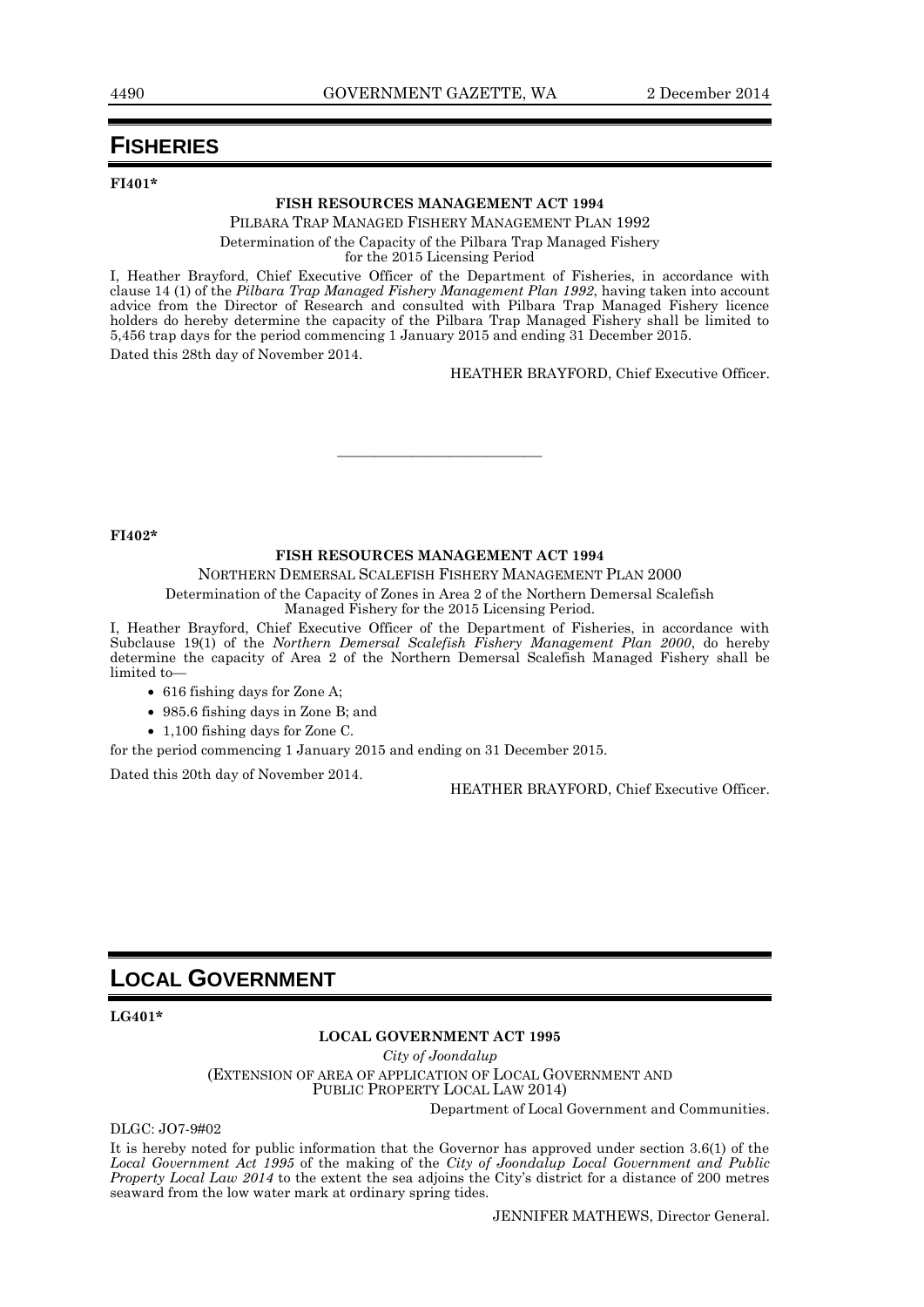### **RACING, GAMING AND LIQUOR**

### **RA401\***

### **LIQUOR CONTROL ACT 1988**

LIQUOR APPLICATIONS

The following applications received under the *Liquor Control Act 1988 (the Act)* are required to be advertised.

Any person wishing to obtain more details about any application, or about the objection process, should contact the Department of Racing, Gaming and Liquor, 1st Floor, 87 Adelaide Terrace, Perth, Telephone: (08) 9425 1888, or consult a solicitor or relevant industry organisation.

| App. No.                                                         | Applicant                               | Nature of Application                                                                                                                                    | Last Date<br>for<br>Objections |  |  |
|------------------------------------------------------------------|-----------------------------------------|----------------------------------------------------------------------------------------------------------------------------------------------------------|--------------------------------|--|--|
|                                                                  | APPLICATIONS FOR THE GRANT OF A LICENCE |                                                                                                                                                          |                                |  |  |
| 15202                                                            | Catspin Pty Ltd                         | Application for the grant of a Restaurant<br>licence in respect of premises situated in<br>Watermans Bay and known as Bay 33 Cafe                        | 9/12/2014                      |  |  |
| APPLICATIONS FOR EXTENDED TRADING PERMITS—ONGOING EXTENDED HOURS |                                         |                                                                                                                                                          |                                |  |  |
| 42234                                                            | Colonial Leisure<br>Group Pty Ltd       | Application for the grant of an extended<br>trading permit ongoing hours in respect of<br>premises situated in Applecross and known<br>as Raffles Hotel. | 16/12/2014                     |  |  |
|                                                                  |                                         |                                                                                                                                                          |                                |  |  |

This notice is published under section 67(5) of the Act.

Dated: 28 November 2014.

B. A. SARGEANT, Director of Liquor Licensing.

### **TRANSPORT**

### **TN401\***

### **RAIL FREIGHT SYSTEM ACT 2000**

RAIL FREIGHT SYSTEM (S.34 CORRIDOR LAND) ORDER NO. 1/2014

Made under Section 34 by the Minister for Transport

### **1. Citation**

This order may be cited as the *Rail Freight System (S.34 Corridor Land) Order No. 1/2014*.

### **2. Inclusion of Railway Land in the Rail Corridor**

The land identified in the last column of the Schedule is to be included in the Rail Corridor.

| Designation<br>Identification | Railway Line<br>Identification | Railway<br>Identification Plan<br>Number | Land Description                                                                        |
|-------------------------------|--------------------------------|------------------------------------------|-----------------------------------------------------------------------------------------|
| 35                            | Avon Yard to<br>Albany Line    | Plan 31-01                               | Identified as Lot 600 on Deposited<br>Plan 76412 and having a total area<br>of $702m^2$ |

Dated this 27th day of November 2014.

DEAN NALDER MLA, Minister for Transport.

### **TN402\***

### **RAIL FREIGHT SYSTEM ACT 2000**

———————————

RAIL FREIGHT SYSTEM (S.37 CORRIDOR LAND) ORDER NO. 2/2014 Made under Section 37 by the Minister for Transport

#### **1. Citation**

This order may be cited as the *Rail Freight System (S.37 Corridor Land) Order No. 2/2014*.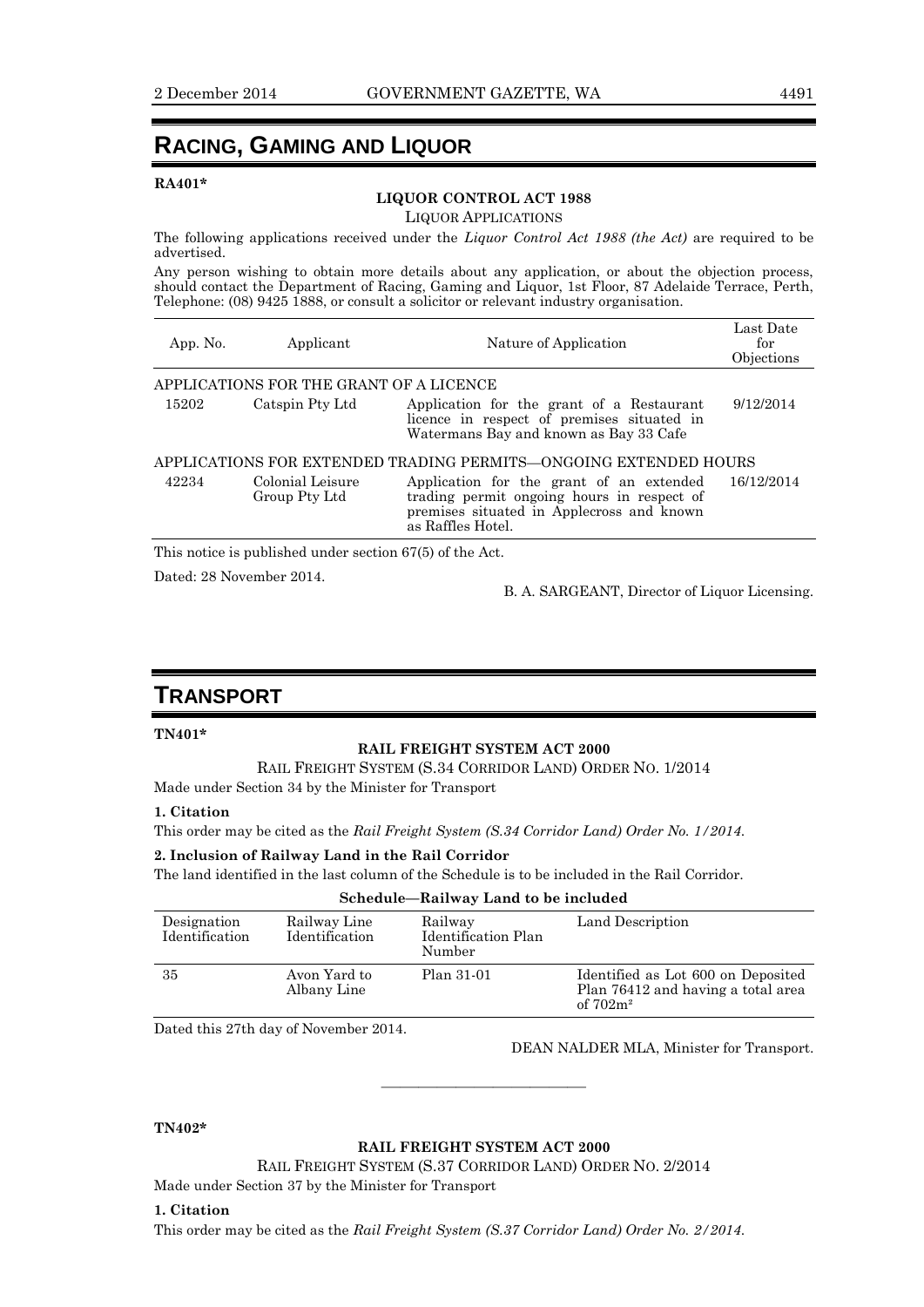### **2. Cancellation of Corridor Land**

The Corridor land identified in the last column of the Schedule is cancelled.

| Schedule—Land to be cancelled |                                  |                                          |                                                                                                     |
|-------------------------------|----------------------------------|------------------------------------------|-----------------------------------------------------------------------------------------------------|
| Designation<br>Identification | Railway Line<br>Identification   | Railway<br>Identification Plan<br>Number | Land Description                                                                                    |
| $124.65$ kilometre<br>mark    | Avon Yard to<br>Albany (Line 31) | Plan 31-03                               | Identified as Lot 503 and 506 on<br>Deposited Plan 400581 and having a<br>total area of $1387m^2$ . |
| 125.4 kilometre<br>mark       | Avon Yard to<br>Albany (Line 31) | Plan 31-03                               | Identified as Lot 504 and 505 on<br>Deposited Plan 400581 and having a<br>total area of $4571m^2$   |

Dated this 11th day of November 2014.

DEAN NALDER MLA, Minister for Transport.

**TN403\***

### **RAIL FREIGHT SYSTEM ACT 2000**

———————————

RAIL FREIGHT SYSTEM (S.37 CORRIDOR LAND) ORDER NO. 3/2014

Made under Section 37 by the Minister for Transport

### **1. Citation**

This order may be cited as the *Rail Freight System (S.37 Corridor Land) Order No. 3/2014*.

### **2. Cancellation of Corridor Land**

The Corridor land identified in the last column of the Schedule is cancelled.

### **Schedule—Land to be cancelled**

| Designation<br>Identification  | Railway Line<br>Identification    | Railway<br>Identification Plan<br>Number | Land Description                                                                        |
|--------------------------------|-----------------------------------|------------------------------------------|-----------------------------------------------------------------------------------------|
| 332.65-333.1<br>kilometre mark | Avon Yard to<br>Mullewa (Line 34) | Plan 34-07                               | Identified on Main Roads Drawing<br>1360-096-1 and having a total area<br>of $853m^2$ . |

Dated this 11th day of November 2014.

DEAN NALDER MLA, Minister for Transport.

**TN404\***

### **RAIL FREIGHT SYSTEM ACT 2000**

———————————

RAIL FREIGHT SYSTEM (S.34 CORRIDOR LAND) ORDER NO. 4/2014

Made under Section 34 by the Minister for Transport

### **1. Citation**

This order may be cited as the *Rail Freight System (S.34 Corridor Land) Order No. 4/2014*.

### **2. Inclusion of Railway Land in the Rail Corridor**

The land identified in the last column of the Schedule is to be included in the Rail Corridor.

| Schedule—Railway Land to be included |                                |                                          |                                                                                             |
|--------------------------------------|--------------------------------|------------------------------------------|---------------------------------------------------------------------------------------------|
| Designation<br>Identification        | Railway Line<br>Identification | Railway<br>Identification Plan<br>Number | Land Description                                                                            |
| 293.8–294.19km                       | Avon Yard to<br>Mullewa Line   | Plan 34-06                               | Identified as 'A' on Deposited Plan<br>401134 and having a total area of<br>1.8157 hectares |

### **Schedule—Railway Land to be included**

Dated this 11th day of November 2014.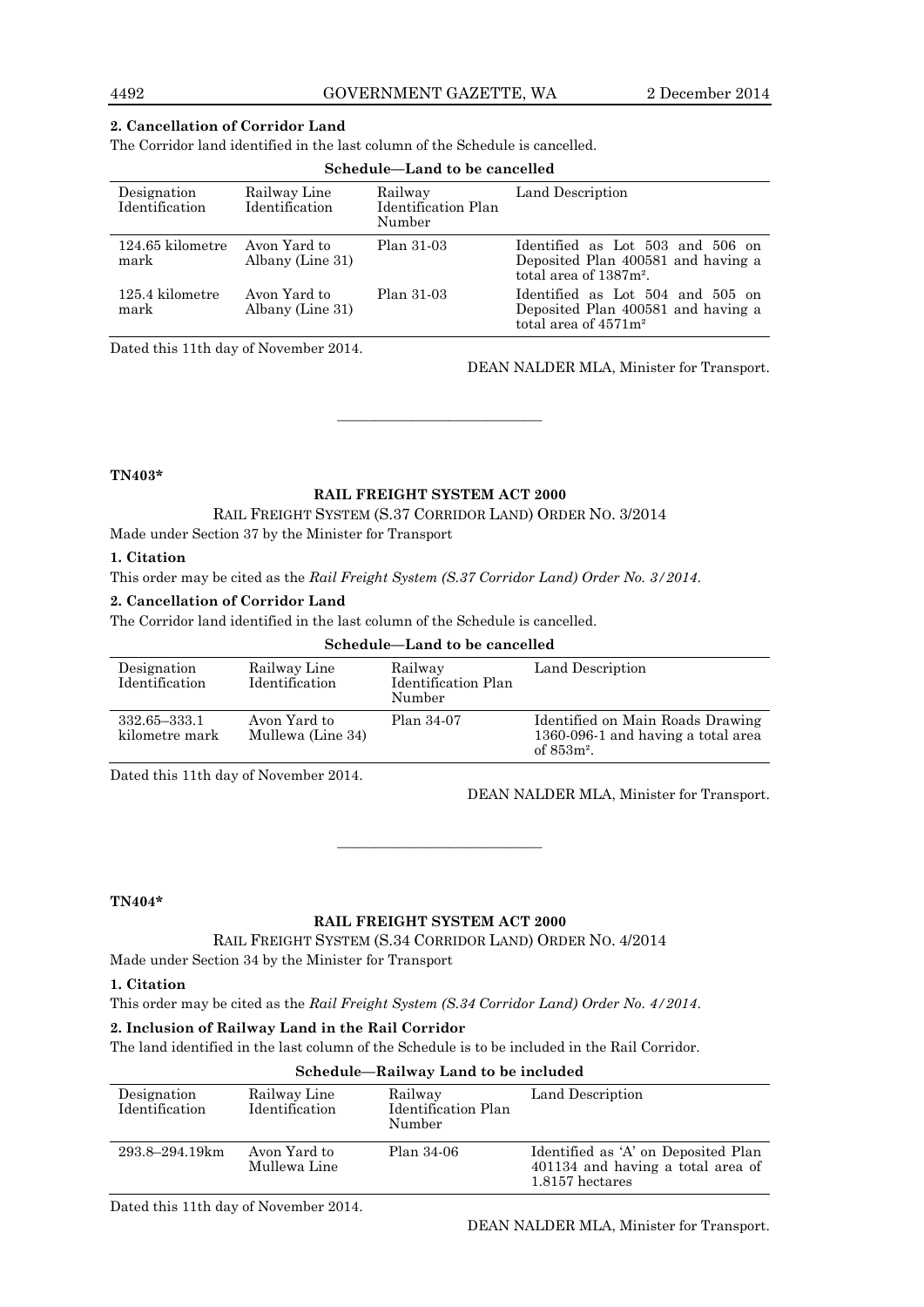#### **TN405\***

#### **RAIL FREIGHT SYSTEM ACT 2000**

RAIL FREIGHT SYSTEM (S.36 CORRIDOR LAND) ORDER NO. 6/2014

Made under Section 36 by the Minister for Transport

#### **1. Citation**

This order may be cited as the *Rail Freight System (S.36 Corridor Land) Order No. 6/2014*.

### **2. Inclusion of Land that is Not Government Railway in the Rail Corridor**

The land identified in the last column of the Schedule is to be included in the Rail Corridor.

**Schedule—Land to be included**

| Designation<br>Identification | Railway Line<br>Identification               | Railway<br>Identification Plan<br>Number | Land Description                                                                                                                                   |
|-------------------------------|----------------------------------------------|------------------------------------------|----------------------------------------------------------------------------------------------------------------------------------------------------|
| 15.2 kilometre<br>mark        | East Perth<br>Terminal to<br>Kalgoorlie Line | Plan 01-00                               | Identified as the green diagonal<br>lines on Main Roads WA Drawing<br>SKT-RA-2026-GA Rev<br>- C<br>and<br>having a total area of $541 \text{ m}^2$ |

Dated this 27th day of November 2014.

DEAN NALDER MLA, Minister for Transport.

### **TN406\***

### **RAIL FREIGHT SYSTEM ACT 2000**

———————————

RAIL FREIGHT SYSTEM (S.37(1) CORRIDOR LAND) ORDER NO. 7/2014

Made under Section 37(1) by the Minister for Transport

#### **1. Citation**

This order may be cited as the *Rail Freight System (S.37(1) Corridor Land) Order No. 7/2014.*

#### **2. Cancellation of Corridor Land Designation**

The land identified in the last column of the Schedule is to no longer be designated as corridor land.

**Schedule—Land to no longer be designated as corridor land**

| Designation<br>Identification | Railway Line<br>Identification | Railway<br>Identification Plan<br>Number | Land Description                                                                                                                                 |
|-------------------------------|--------------------------------|------------------------------------------|--------------------------------------------------------------------------------------------------------------------------------------------------|
| Not applicable                | Not applicable                 | Not applicable                           | Identified as 'L' on Deposited Plan<br>401027 and having a total area of<br>7.8232 hectares, and being part of<br>Lot 10 on Deposited Plan 69297 |

Dated this 27th day of November 2014.

DEAN NALDER MLA, Minister for Transport.

### **TREASURY AND FINANCE**

**TR401\***

**FINANCIAL MANAGEMENT ACT 2006** TREASURER'S INSTRUCTIONS

Department of Treasury Perth, 2 December 2014.

It is notified for general information that, pursuant to section 78 of the *Financial Management Act 2006*, the Treasurer has issued the following amended Treasurer's instruction to be effective from 2 December 2014—

**Treasurer's Instruction Title** 808 Resource Agreements

The full suite of financial management legislation (including the Treasurer's instructions) is available for download from the Department of Treasury's homepage www.treasury.wa.gov.au (click on the Treasury tab, then Financial Legislation, Financial Administration Bookcase).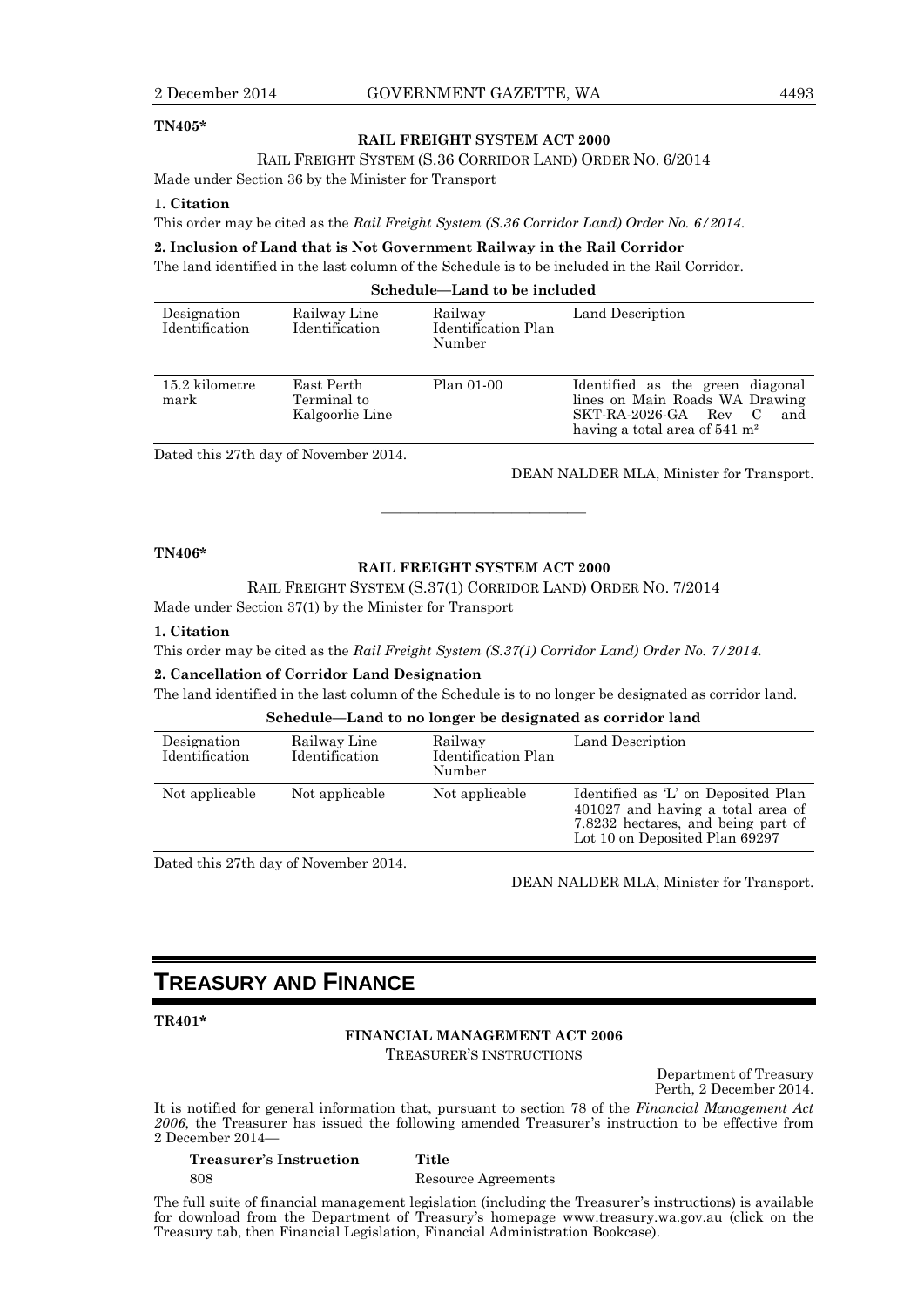### **WATER/SEWERAGE**

**WA401**

### **WATER SERVICES ACT 2012 WATER SERVICES REGULATIONS 2013**

ORDER—LOCAL GOVERNMENT DISTRICT OF DENMARK—FURTHER WATER

**RESTRICTIONS** 

I, Hon. Mia Davies MLA, Minister for Water, being satisfied that the water use restrictions that currently apply in relation to the local government district of Denmark under regulation 78 of the *Water Services Regulations 2013* (Regulations) are inadequate to ensure that there will be sufficient water for the Water Corporation to continue providing the water supply service to that area in the short term, hereby impose, pursuant to regulation 80 of the Regulations, Stage 5 water use restrictions upon the area within the local government district of Denmark from the day after this order is published in the *Government Gazette* to 28 February 2015.

This notice applies to the use of water supplied directly by the Water Corporation.

Hon. MIA DAVIES, MLA, Minister for Water.

#### **WA402\***

### **WATER SERVICES ACT 2012**

———————————

EXEMPTION NOTICE

Exemption for Carnegie Wave Energy Limited for a water service on Garden Island

In accordance with section 7 of the *Water Services Act 2012*, the Hon Mia Davies MLA, Minister for Water, granted an exemption from the application of section 5(1) of the Act to Carnegie Wave Energy Limited (Carnegie) on 27 November 2014, in respect of the provision of a water supply service on Garden Island.

The water service is a potable water supply service. Seawater is desalinated in a reverse osmosis plant on Garden Island to potable water quality and delivered to the Department of Defence water supply network.

The exemption is granted subject to the condition that Carnegie meets the requirements of the Western Australian Department of Health regarding the public health aspects of the service.

The exemption is valid for an indefinite period.

### **Summary of the reasons for the decision**

Granting this exemption is not contrary to the public interest. It is considered that—

- The risks of the abuse of monopoly power are low. Risks are appropriately managed through negotiated commercial agreements.
- The public health aspects of the service can be addressed by meeting the requirements of the Western Australian Department of Health*.*
- The regulatory burden imposed by licensing would be disproportionately high given the small scale of the service.

### **DECEASED ESTATES**

**ZX401**

### **TRUSTEES ACT 1962**

DECEASED ESTATES

### Notice to Creditors and Claimants

Andrea Battaglia, late of St Michael's Residential Care, 53 Wasley Street, North Perth in the State of Western Australia, deceased.

Creditors and other persons having claims (to which Section 63 of the *Trustees Act 1962*, relates) in respect of the estate of the deceased who died on 10 May 2014 are required by the personal representative to send particulars of their claims to him/her care of IRDI Legal, 248 Oxford Street, Leederville, Western Australia 6007 by 2 January 2015 after which date the personal representative may convey or distribute the assets having regard to the claims of which he/she then has notice.

IRDI Legal as solicitors for the personal representative.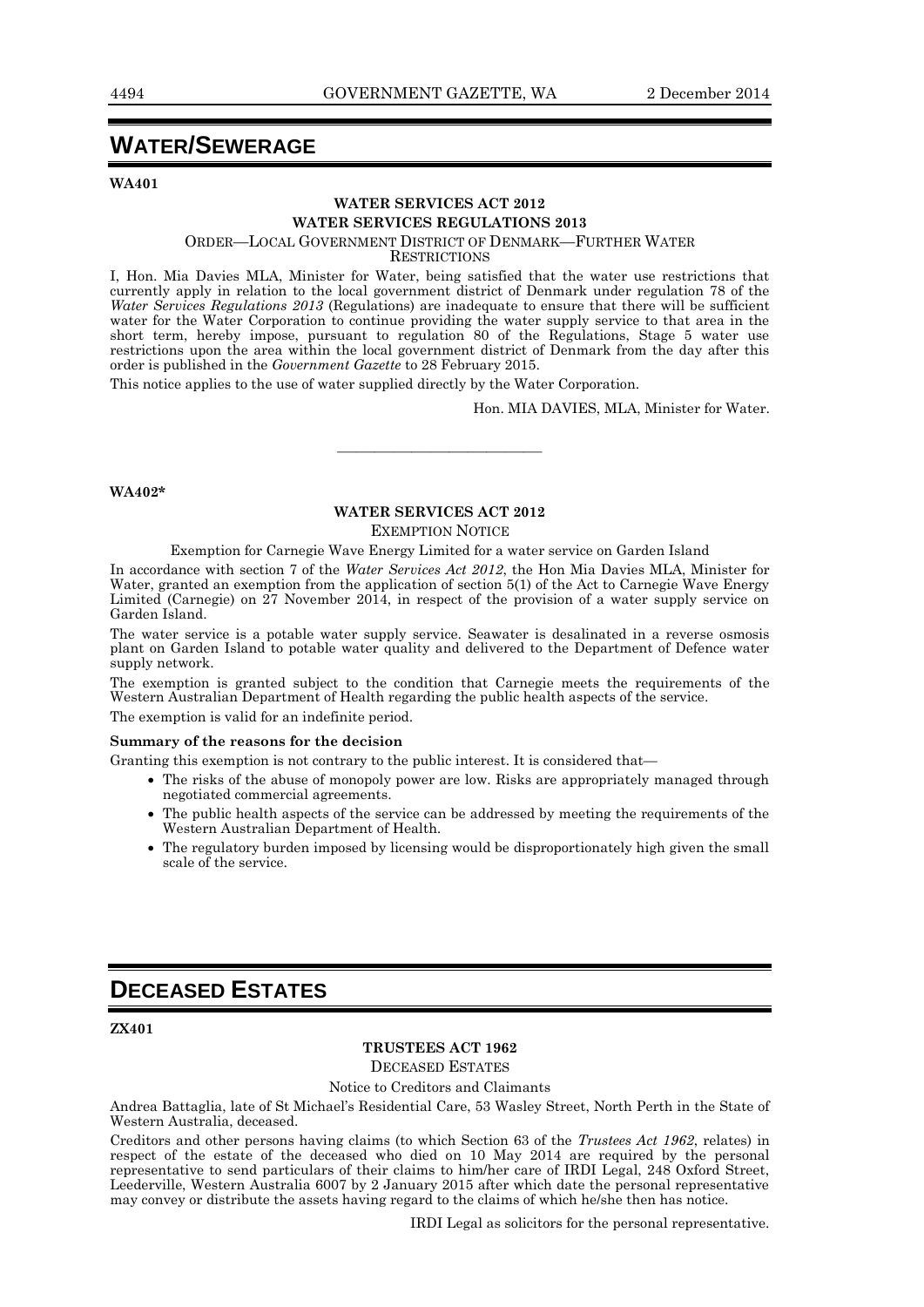### WESTERN AUSTRALIA

## **ENDURING POWER OF ATTORNEY KIT**

### **Price: \$2.00 plus postage**

Information booklet about planning for your future financial affairs

\*Prices subject to change on addition of amendments.

### WESTERN AUSTRALIA

## **ENDURING POWER OF GUARDIANSHIP GUIDE**

**Price: \$1.75 plus postage**

**Information booklet about planning for your future lifestyle**

Includes 5-page tear out form at back of guide

### WESTERN AUSTRALIA

## **CORRUPTION AND CRIME COMMISSION ACT 2003**

### **Price: \$30.50 plus postage**

\*Prices subject to change on addition of amendments.

### WESTERN AUSTRALIA

## **ROAD TRAFFIC ACT 1974**

### **Price: \$65.15 plus postage**

\*Prices subject to change on addition of amendments.